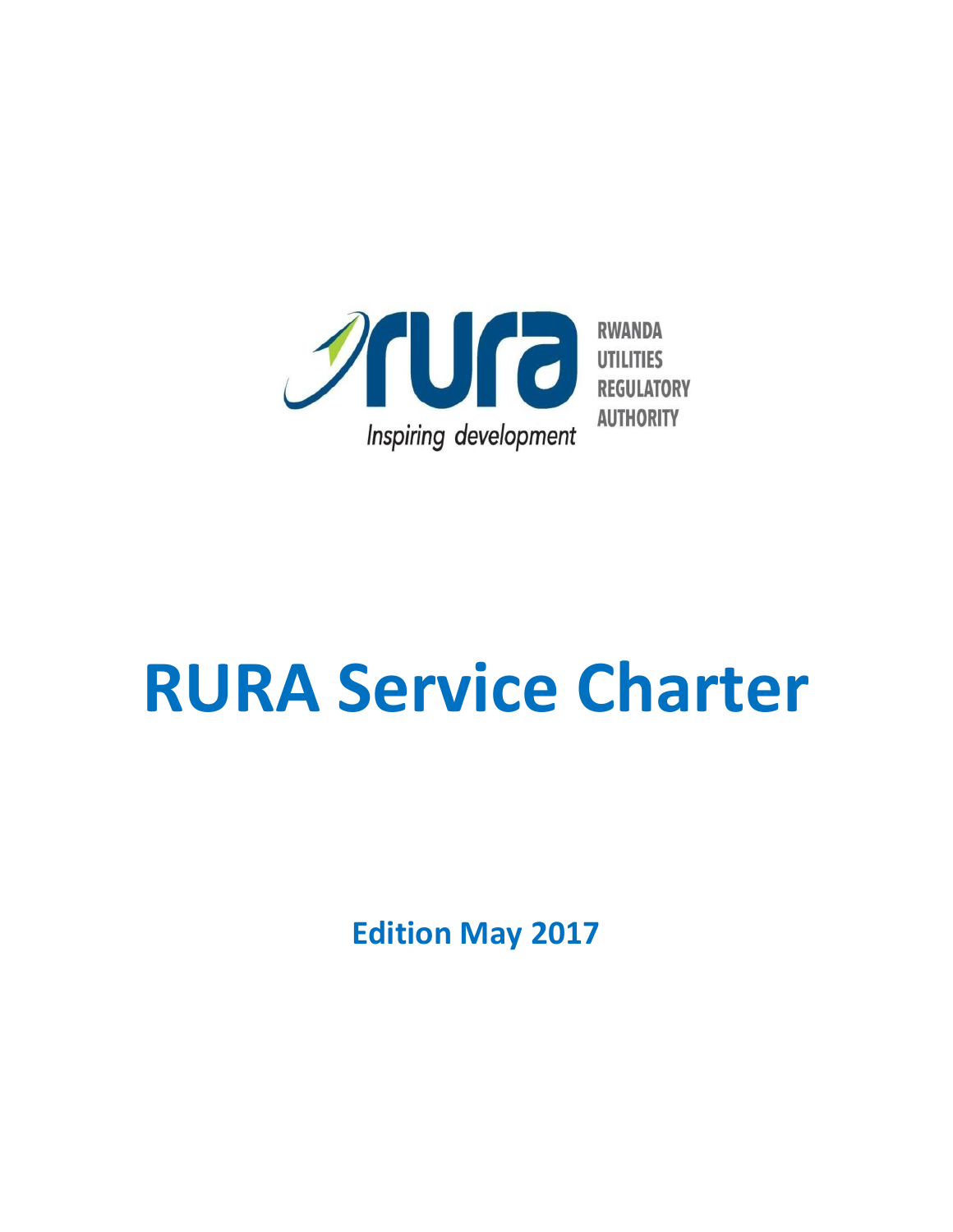

## **Introduction**

It is my pleasure to present to you this Service Charter for the Rwanda Utilities Regulatory Authority (RURA).

This Service Charter has been prepared in tandem with Government's reform agenda whose vision was "to have a public service enhanced in its human and organizational capacity in order to deliver improved public services for the achievement of the broad goals of national development" and in the spirit of being responsive to effective service delivery, transparency and accountability.

This Service Charter spells out the role of RURA and highlights the services offered and requirements therein. It lists the service centers at which our services can be accessed and guiding legal instruments.

The development of this Charter signifies our commitment to serve our different stakeholders with a view to creating a better understanding and enhancing our service delivery.

**Patrick NYIRISHEMA Director General**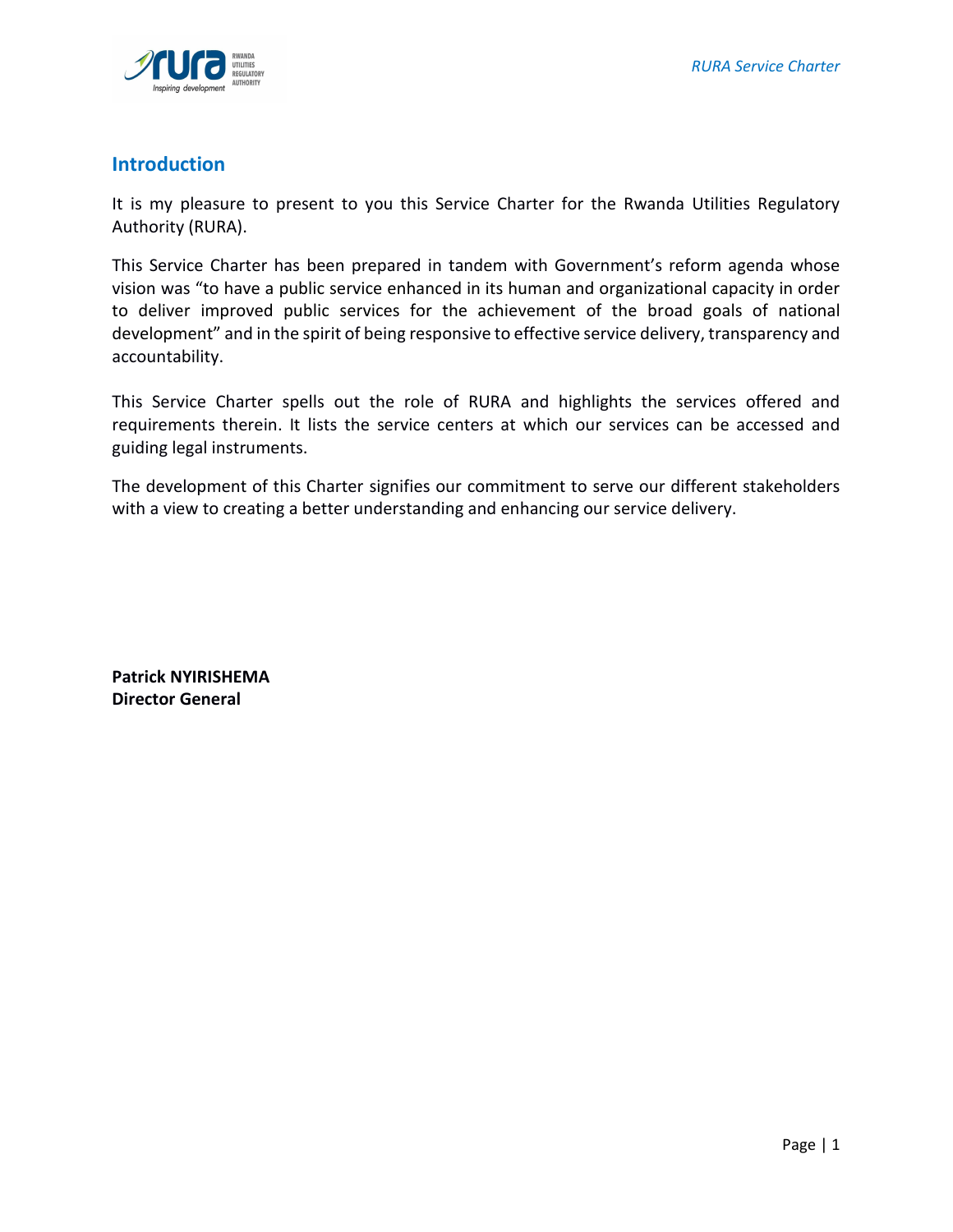

### **RURA Vision**

To be a leading global regulator of public utilities

#### **RURA Mission**

In regulating public utilities, RURA:

- promotes free and fair competition;
- protects the rights of consumers and balances the interests of all stakeholders;
- promotes availability of affordable, quality services to all; and
- leads in the development of the public utilities sectors.

#### **RURA Core values**

The Authority upholds the following core values:

- Independence
- Transparency and Accountability
- Fairness
- Integrity
- Professionalism
- Innovation
- Sustainability

#### **Moto**

Inspiring development

#### **RURA's Mandate**

Rwanda Utilities Regulatory Authority (RURA) is a legal entity created by Law Nº 09/2013 of 01/03/2013 establishing RURA and determining its mission, powers, organisation and functioning as an agency with the mission to regulate certain public utilities, namely: telecommunications network and/or Telecommunications services, electricity, water, removal of waste products from residential or business premises, extraction and distribution of gas and transport of goods and persons. RURA's mission consists of the following:

- to set up necessary guidelines in order to implement laws and regulations in force;
- to ensure compliance by public utilities with the provisions of laws and regulations governing the regulated sectors in an objective, transparent and non-discriminatory manner;
- to ensure the continuity of service delivery by the licensed or authorized service providers and the preservation of public interest;
- to protect users and operators' interests by taking measures likely to guarantee effective, sound and fair competition in the regulated sectors within the framework of applicable laws and regulations;
- to protect and promote consumers' interests;
- to promote the availability, accessibility and affordability of regulated services to all including low income, rural and disadvantaged consumers;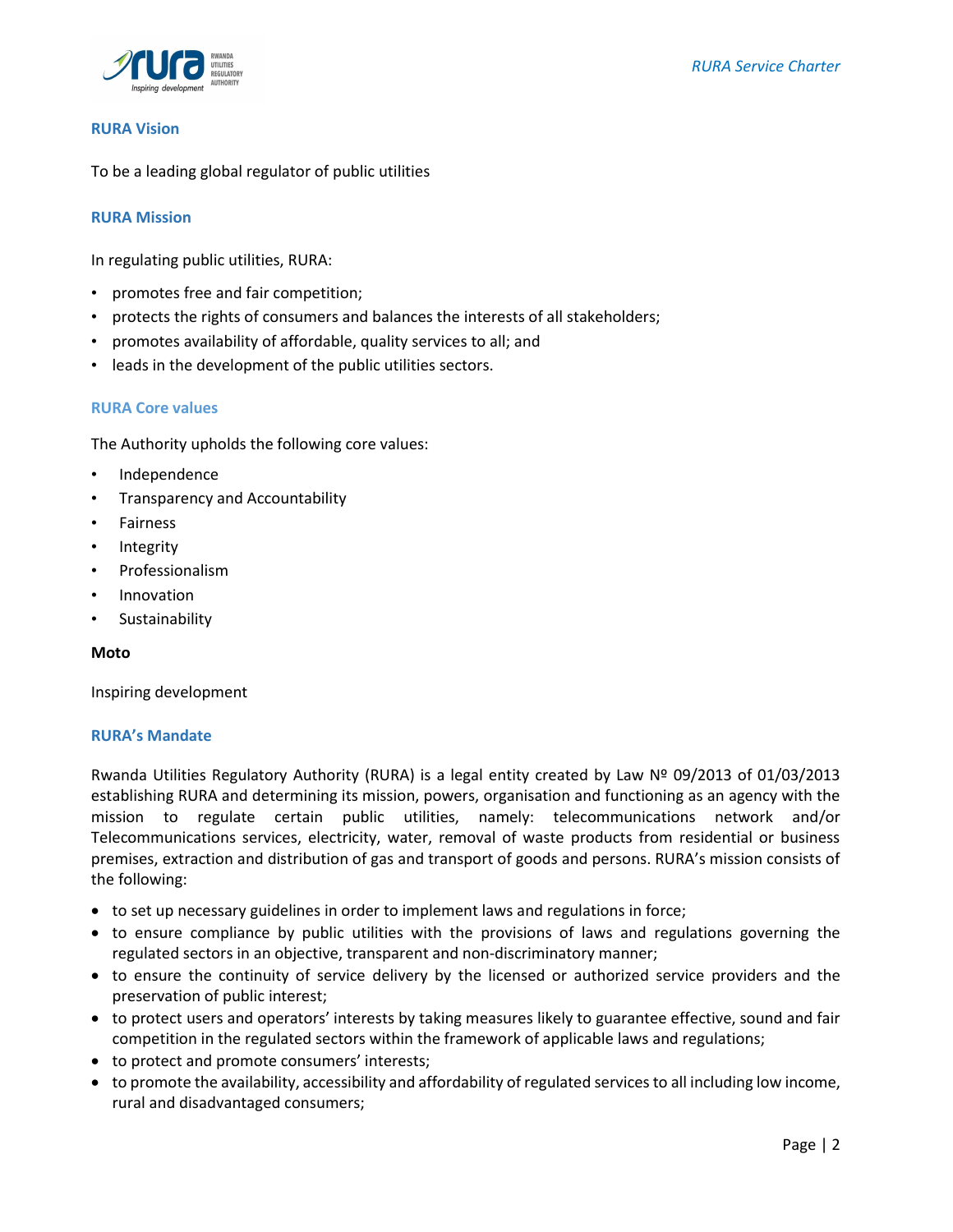

- to promote efficient development of regulated sectors in accordance with Government economic and financial policy;
- to promote and enhance general knowledge, sensitization and awareness of the regulated sectors including but not limited to:
	- o the rights and obligations of consumers and service providers;
	- o the ways in which complaints are lodged and resolved; and
	- o the missions, powers and functions of RURA.
- to issue permits, authorizations and licenses required for regulated sectors, in accordance with the relevant governing laws and regulations;
- to monitor and ensure compliance by regulated network or service providers in line with their licenses, permits and concession obligations; and
- to ensure fair competition in all regulated sectors.

Specific missions of RURA with regard to the media are governed by Prime Minister's Orders. For public interest and the consumers' protection in particular, RURA has the following powers:

- to carry out investigations including inspections at service delivery sites of the regulated service providers in the purpose of ensuring compliance with their obligations;
- to impose administrative sanctions in case of a violation of this Law and other laws and regulations governing regulated sectors;
- to settle and facilitate the settlement of disputes related to regulated services; and
- to issue directives to the regulated service provider whose license to operate has been cancelled, suspended, modified or revoked, and appoint an administrator.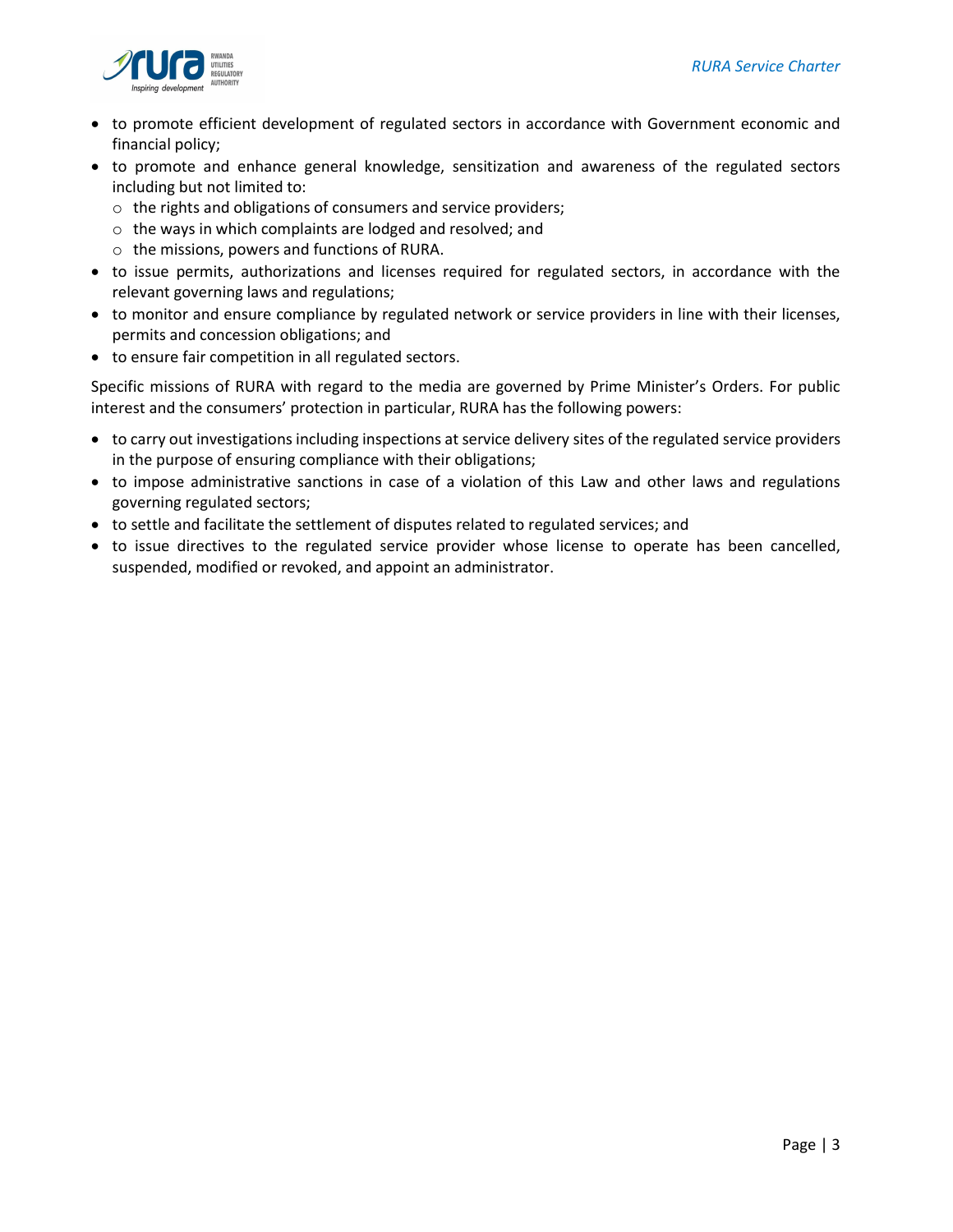

## **Service Delivery Obligations**

| Type of service /                | Requirements to be fulfilled by the customer                          | <b>Timeline</b> |
|----------------------------------|-----------------------------------------------------------------------|-----------------|
| <b>Department</b>                |                                                                       |                 |
| <b>Director General's Office</b> |                                                                       |                 |
|                                  |                                                                       |                 |
| <b>Corporate</b>                 |                                                                       |                 |
|                                  |                                                                       |                 |
| <b>HR &amp; Administration</b>   |                                                                       |                 |
| Access to                        | Request for information through application letter, telephone, SMS,   | Within 3        |
| information                      | emails and forum on RURA Website or in person                         | days            |
| Payment of                       | Invoice;<br>$\bullet$                                                 | Within 30       |
| suppliers                        | Purchase order or contract;                                           | days            |
|                                  | Requisition;                                                          |                 |
|                                  | Tender documents;                                                     |                 |
|                                  | Delivery note;                                                        |                 |
|                                  | • Pro-forma invoice; and                                              |                 |
|                                  | • Any other required documents.                                       |                 |
|                                  | Media Regulations, Consumer Affairs & Office Of The Spokesperson      |                 |
| <b>Media Regulations</b>         |                                                                       |                 |
| License for                      | • Application letter;                                                 | Within 30       |
| TV/radio services                | Statement describing the required license;                            | days            |
| (Content                         | Brief on editorial line;                                              |                 |
| providers)                       | Duly Filled application form;<br>٠                                    |                 |
|                                  | Office location and full address;                                     |                 |
|                                  | Copy of National ID or Passport for contact person;                   |                 |
|                                  | Detailed CV of Managing Director and Chief Editor;<br>$\bullet$       |                 |
|                                  | Criminal record of the Managing Director and Chief Editor;            |                 |
|                                  | • Company profile;                                                    |                 |
|                                  | <b>Business Plan;</b><br>$\bullet$                                    |                 |
|                                  | Technical description;                                                |                 |
|                                  | • Certificate of company registration; and                            |                 |
|                                  | Proof of payment of license fees.                                     |                 |
| License for pay TV               | An Application letter;<br>$\bullet$                                   | Within 30       |
| and cable                        | • Duly Filled Application form available on RURA's website;           | days            |
| platforms                        | A Copy of ID or Passport of contact person;                           |                 |
|                                  | • Applicant's financial and technical capacity to carry out pay TV on |                 |
|                                  | terrestrial and cable platform broadcasting services;                 |                 |
|                                  | • Company profile;                                                    |                 |
|                                  | • Domestic registration Certificate for national or foreign pay TV on |                 |
|                                  | terrestrial and cable platforms operators specifying that             |                 |
|                                  | Broadcasting services are among the businesses to carry out;          |                 |
|                                  | Local Point of presence for foreign companies;                        |                 |
|                                  | • Proof of Payment of nonrefundable application fee (500,000 Frw);    |                 |
|                                  | • Performance bank guarantee (200,000 USD);                           |                 |
|                                  | • A List of channels contained in his/her bouquet; and                |                 |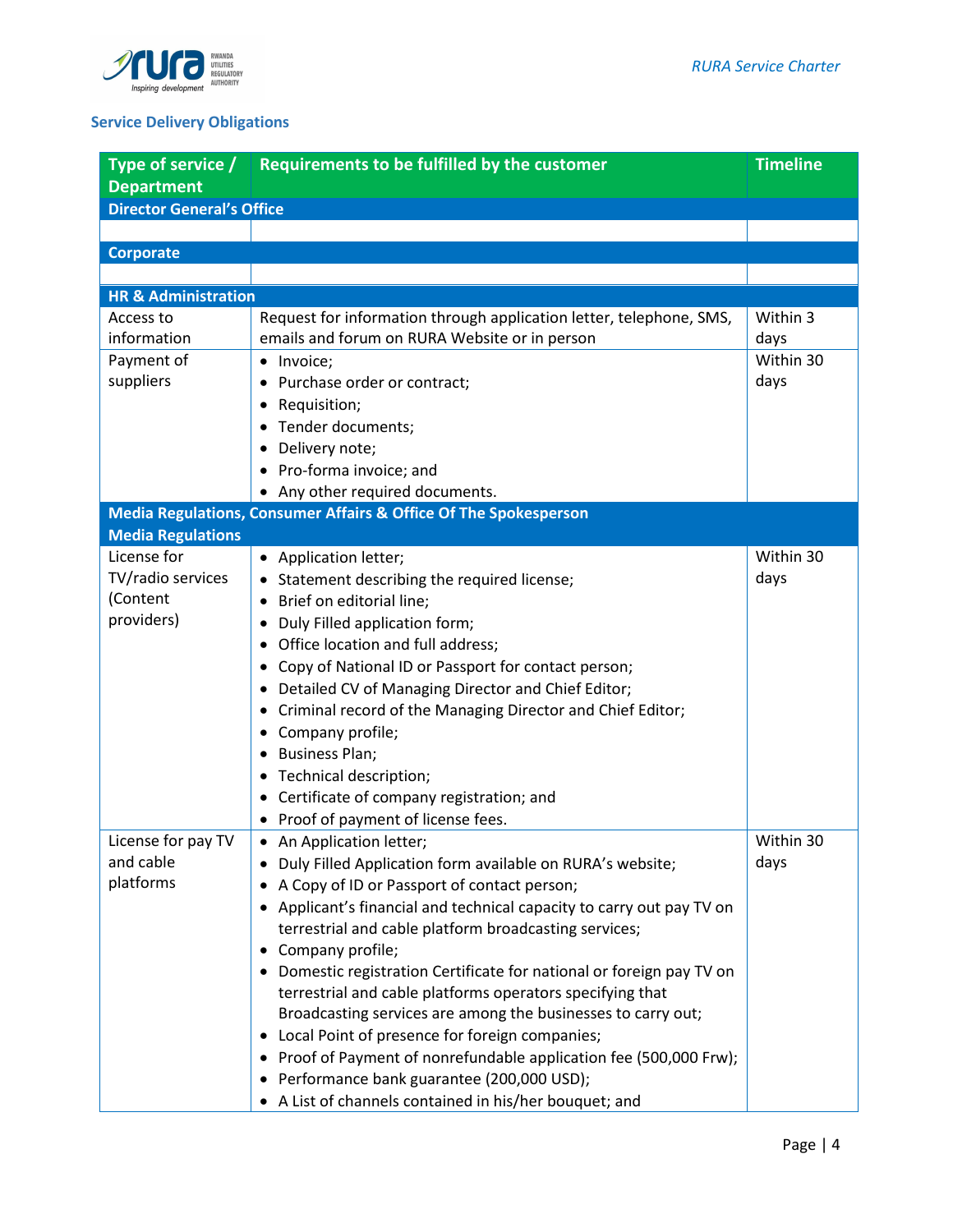

| Requirements to be fulfilled by the customer                                                                                                                                                                                                                                                                                                                                                                                                                                                                                                                                                                                                                                                                                                                                                                                                                                                                                         | <b>Timeline</b>                       |
|--------------------------------------------------------------------------------------------------------------------------------------------------------------------------------------------------------------------------------------------------------------------------------------------------------------------------------------------------------------------------------------------------------------------------------------------------------------------------------------------------------------------------------------------------------------------------------------------------------------------------------------------------------------------------------------------------------------------------------------------------------------------------------------------------------------------------------------------------------------------------------------------------------------------------------------|---------------------------------------|
|                                                                                                                                                                                                                                                                                                                                                                                                                                                                                                                                                                                                                                                                                                                                                                                                                                                                                                                                      |                                       |
| • The agreement with multi-channel satellite distributor.                                                                                                                                                                                                                                                                                                                                                                                                                                                                                                                                                                                                                                                                                                                                                                                                                                                                            |                                       |
| • An application letter addressed to the Director General;<br>Duly Filled application form;<br>• Certificate of registration from Rwanda Media Commission;<br>• A document certifying that the company is registered as a print<br>media organ; and<br>• A copy of national identity or passport of the Managing Director                                                                                                                                                                                                                                                                                                                                                                                                                                                                                                                                                                                                            | Within 30<br>days                     |
| • An Application letter;<br>Duly Filled Application form available on RURA's website;<br>• A Copy of ID or Passport of contact person;<br>• Applicant's financial and technical capacity to carry out satellite<br>broadcasting services;<br>• Company profile;<br>• Domestic registration Certificate for national or foreign satellite<br>television operators specifying that Broadcasting services are<br>among the businesses to carry out;<br>• Local Point of presence for foreign companies;<br>• Proof of Payment of the application fee (500,000Frw) which is<br>nonrefundable and paid before to apply;<br>• Performance bank guarantee (200,000 USD);<br>• A List of channels contained in his/her bouquet;<br>The agreement with multi-channel satellite distributor;<br>• The agreement with the originator of the content (where<br>applicable); and<br>• Any other information deemed necessary by the Authority for | Within 30<br>days                     |
|                                                                                                                                                                                                                                                                                                                                                                                                                                                                                                                                                                                                                                                                                                                                                                                                                                                                                                                                      |                                       |
| Identification and content of a complaint;<br>• The full name, contact address of the complainant;<br>The utility or person against whom the complaint is made;<br>Particulars of the nature of the complaint together with copies of<br>any supporting document or in relation to the complaint;<br>• The nature of the dissatisfaction, or the alleged harm that the<br>complainant has suffered as a result of the action or omission of<br>the person against whom the complaint is made;<br>The relief sought by the complainant;<br>• Any other matter relevant to the complaint; and<br>In the case the person who lodges a complaint is acting on behalf<br>of another person, company or organization, he/she must state in<br>writing the name and contact address of the company he/she is<br>representing for and shall provide the reasons behind this<br>representation.                                               | Within 30<br>days                     |
|                                                                                                                                                                                                                                                                                                                                                                                                                                                                                                                                                                                                                                                                                                                                                                                                                                                                                                                                      | and Chief Editor.<br>decision making. |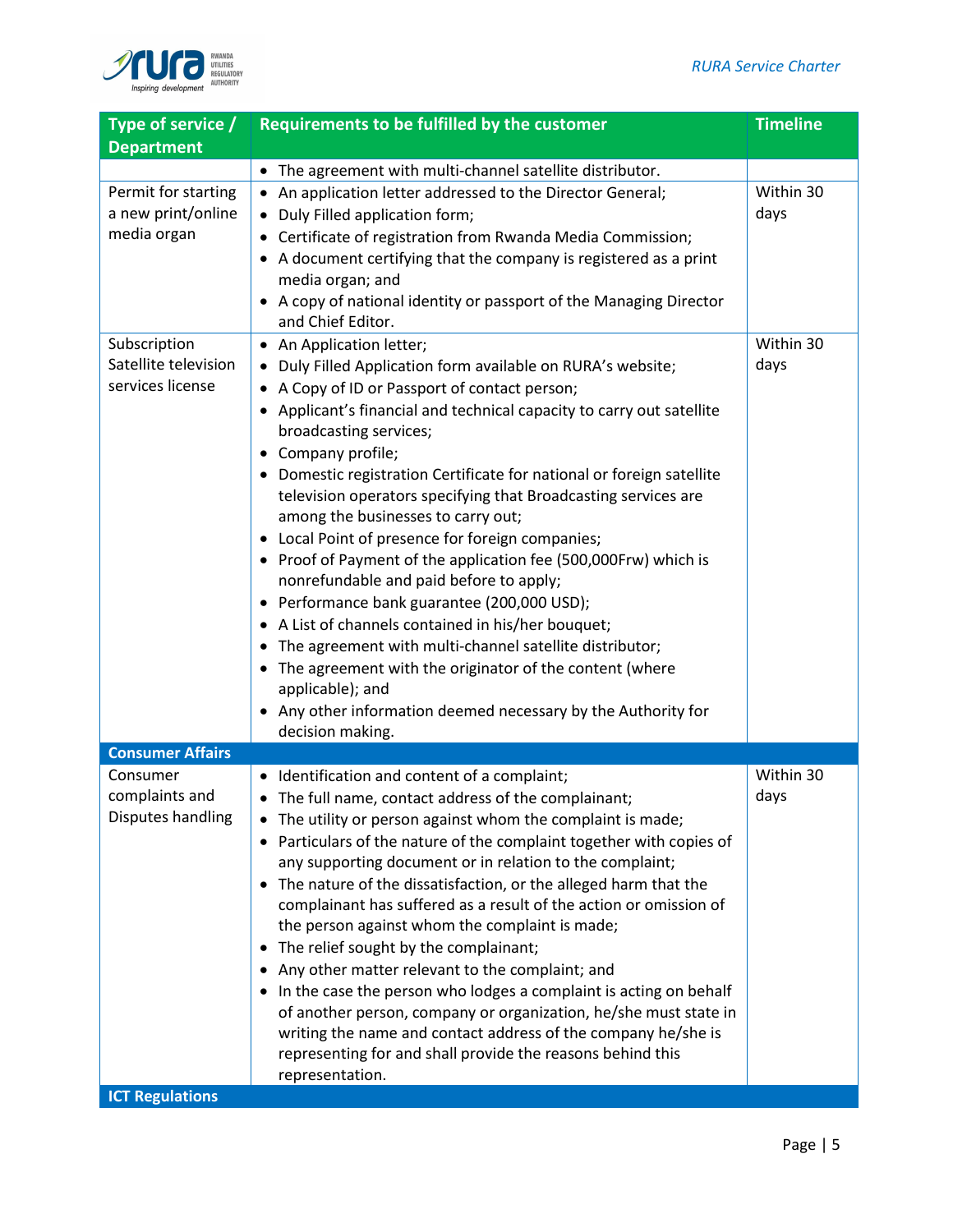

| Type of service /       | Requirements to be fulfilled by the customer                                                      | <b>Timeline</b> |
|-------------------------|---------------------------------------------------------------------------------------------------|-----------------|
| <b>Department</b>       |                                                                                                   |                 |
| <b>ICT SRMM</b>         |                                                                                                   |                 |
| License for             | • Application letter;                                                                             | Within 14       |
| installation and        | • filled application form;                                                                        | days            |
| operations of VSAT      | • Datasheet of equipment;                                                                         |                 |
| earth terminal          | • Registration certificate of the company;                                                        |                 |
|                         | • Application through the Ministry of Foreign Affairs for Diplomatic                              |                 |
|                         | Missions and Organizations accredited to Rwanda;                                                  |                 |
|                         | • Proof of Registration from the Ministry of Education for                                        |                 |
|                         | Educational Institutions wishing to be considered for license fees                                |                 |
|                         | waiver; and                                                                                       |                 |
|                         | • Proof of payment according to the invoice received.                                             |                 |
| <b>Private Radios</b>   | • Application letter;                                                                             | Within 14       |
| Networks (HF, VHF,      | • Filled application form;                                                                        | days            |
| UHF)                    | • Datasheet of equipment;                                                                         |                 |
|                         | • Registration certificate of the company; and                                                    |                 |
|                         | • Proof of payment according to the invoice received.                                             |                 |
| Radio                   | • Application letter;                                                                             | Within 14       |
| Communication           | • Filled application form (For broadcasters);                                                     | days for        |
| License (Use of         | Equipment datasheet (For broadcasters);                                                           | broadcasters    |
| frequencies for         | • Technical description of the network (for ISP and Telecom                                       |                 |
| FM, STL, ISP, or        | operators); and                                                                                   | Within 30       |
| Microwave links)        | • Payment of spectrum fees.                                                                       | days for ISP    |
|                         |                                                                                                   | and Telecom     |
|                         |                                                                                                   | operators       |
| License for             | Company Profile: To include<br>$\bullet$                                                          | Within 30       |
| <b>Internet Service</b> | o Nature and structure of the applicant (a subsidiary, associated                                 | days            |
| Provider                | companies, joint ventures etc.); and                                                              |                 |
|                         | $\circ$ Copy of the certificate of incorporation of the company in                                |                 |
|                         | Rwanda.                                                                                           |                 |
|                         | • Business Plan: To include                                                                       |                 |
|                         | Business concept (Business and service/product description,                                       |                 |
|                         | customer and geographical coverage etc);                                                          |                 |
|                         | ○ Economic, market and financial analysis (with proposed initial                                  |                 |
|                         | prices and cash flow statement);                                                                  |                 |
|                         | ○ Evidence of capital (bank deposit, credit facilities and audited                                |                 |
|                         | accounts); and                                                                                    |                 |
|                         | o Operations arrangements (human resources plan, customer<br>service plan, support arrangements). |                 |
|                         | • Technical Application: To Include                                                               |                 |
|                         | o Service technology;                                                                             |                 |
|                         | o Illustrate network descriptions with capacities and                                             |                 |
|                         | facilities/infrastructure to be leased from licensed providers;                                   |                 |
|                         | o Interconnection interface arrangements/requirements; and                                        |                 |
|                         | Equipment standards and quality of service levels.<br>$\circ$                                     |                 |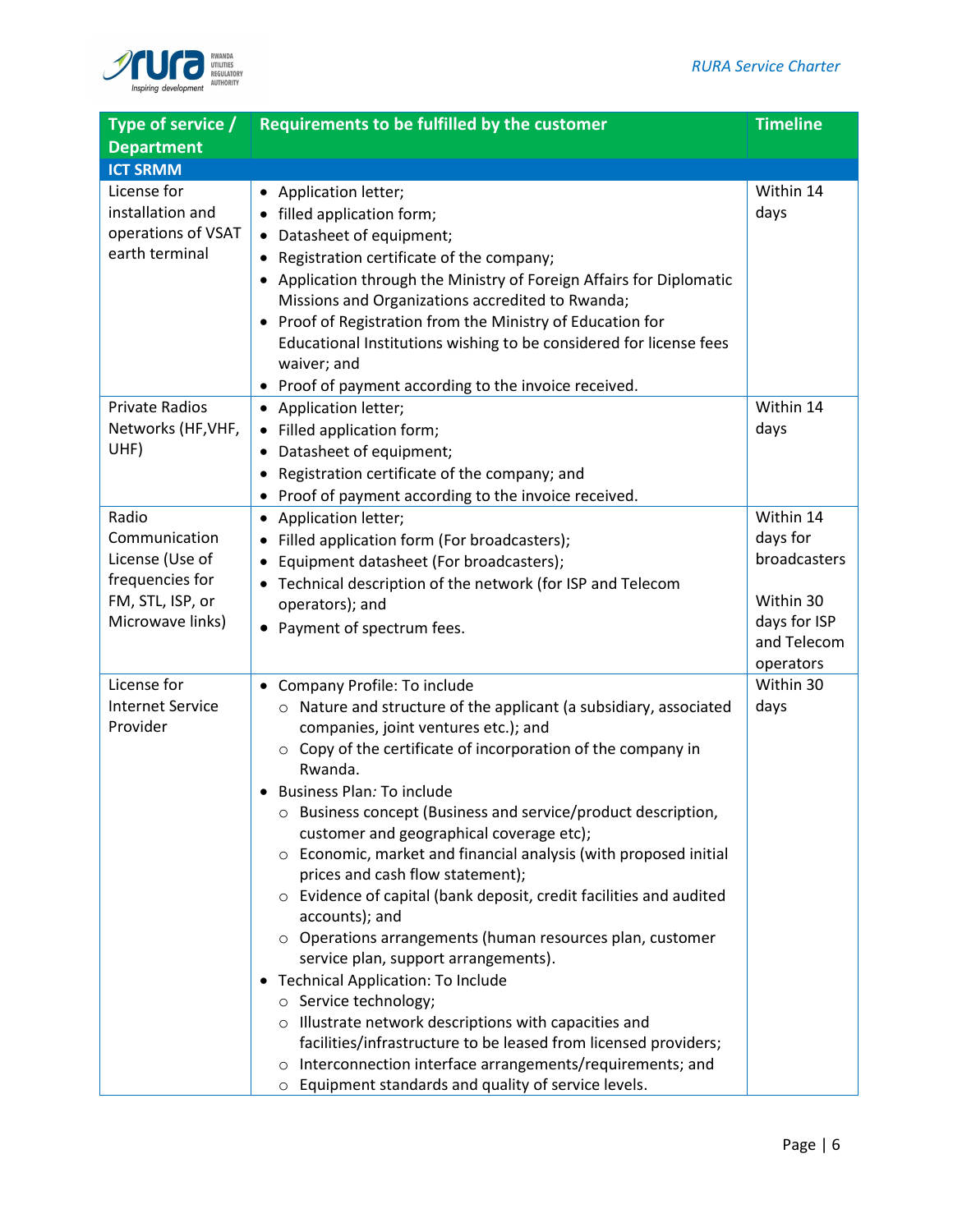

| Type of service $/$                                           | Requirements to be fulfilled by the customer                                                                                                                                                                                                                                                                                                                                                                                                                                                                                                                                                                                                                                                                                                                                                                                                                                                                                             | <b>Timeline</b>                                                                                                                                                                  |
|---------------------------------------------------------------|------------------------------------------------------------------------------------------------------------------------------------------------------------------------------------------------------------------------------------------------------------------------------------------------------------------------------------------------------------------------------------------------------------------------------------------------------------------------------------------------------------------------------------------------------------------------------------------------------------------------------------------------------------------------------------------------------------------------------------------------------------------------------------------------------------------------------------------------------------------------------------------------------------------------------------------|----------------------------------------------------------------------------------------------------------------------------------------------------------------------------------|
| <b>Department</b>                                             |                                                                                                                                                                                                                                                                                                                                                                                                                                                                                                                                                                                                                                                                                                                                                                                                                                                                                                                                          |                                                                                                                                                                                  |
| <b>SATPHONE License</b>                                       | • Application letter;<br>• filled application form;<br>• Datasheet of equipment;<br>Registration certificate of the company;<br>• Application through the Ministry of Foreign Affairs for Diplomatic<br>Missions and Organizations accredited to Rwanda;<br>• Proof of Registration from the Ministry of Education for<br>Educational Institutions wishing to be considered for license fees<br>waiver; and<br>• Proof of payment according to the invoice received.                                                                                                                                                                                                                                                                                                                                                                                                                                                                     | Within 14<br>days                                                                                                                                                                |
| License for                                                   | • Application letter;                                                                                                                                                                                                                                                                                                                                                                                                                                                                                                                                                                                                                                                                                                                                                                                                                                                                                                                    | Within 14                                                                                                                                                                        |
| Installation and                                              | • Filled application form;                                                                                                                                                                                                                                                                                                                                                                                                                                                                                                                                                                                                                                                                                                                                                                                                                                                                                                               | days                                                                                                                                                                             |
| Operations of<br>Amateur Radio                                | • A copy of National Identity Card or passport of the applicant or<br>Parent/Guardian in case of a Novice; and<br>• Proof of payment according to the invoice received.                                                                                                                                                                                                                                                                                                                                                                                                                                                                                                                                                                                                                                                                                                                                                                  |                                                                                                                                                                                  |
| <b>Aircraft Station</b>                                       | • Application letter;                                                                                                                                                                                                                                                                                                                                                                                                                                                                                                                                                                                                                                                                                                                                                                                                                                                                                                                    | Within 14                                                                                                                                                                        |
| License                                                       | • Filled application form;                                                                                                                                                                                                                                                                                                                                                                                                                                                                                                                                                                                                                                                                                                                                                                                                                                                                                                               | days                                                                                                                                                                             |
|                                                               | Registration license;                                                                                                                                                                                                                                                                                                                                                                                                                                                                                                                                                                                                                                                                                                                                                                                                                                                                                                                    |                                                                                                                                                                                  |
|                                                               | • Air worthiness certificate; and                                                                                                                                                                                                                                                                                                                                                                                                                                                                                                                                                                                                                                                                                                                                                                                                                                                                                                        |                                                                                                                                                                                  |
|                                                               | • Proof of payment according to the invoice.                                                                                                                                                                                                                                                                                                                                                                                                                                                                                                                                                                                                                                                                                                                                                                                                                                                                                             |                                                                                                                                                                                  |
| <b>Short Code</b>                                             | • Application letter;                                                                                                                                                                                                                                                                                                                                                                                                                                                                                                                                                                                                                                                                                                                                                                                                                                                                                                                    | Within 14                                                                                                                                                                        |
| Application                                                   | • Proof of payment of Frw 25,000;                                                                                                                                                                                                                                                                                                                                                                                                                                                                                                                                                                                                                                                                                                                                                                                                                                                                                                        | days                                                                                                                                                                             |
|                                                               | • A copy of instrument of incorporation in the Republic of Rwanda                                                                                                                                                                                                                                                                                                                                                                                                                                                                                                                                                                                                                                                                                                                                                                                                                                                                        |                                                                                                                                                                                  |
|                                                               | (for Companies, NGOs, Cooperatives and Association); and                                                                                                                                                                                                                                                                                                                                                                                                                                                                                                                                                                                                                                                                                                                                                                                                                                                                                 |                                                                                                                                                                                  |
|                                                               | • Duly filled application form                                                                                                                                                                                                                                                                                                                                                                                                                                                                                                                                                                                                                                                                                                                                                                                                                                                                                                           |                                                                                                                                                                                  |
| ICT Standards, QoS & Postal Regulation                        |                                                                                                                                                                                                                                                                                                                                                                                                                                                                                                                                                                                                                                                                                                                                                                                                                                                                                                                                          |                                                                                                                                                                                  |
| Permit for Towers<br>and Fiber Optic<br><b>Cables Rollout</b> | • Application letter;<br>• Provide the land use or designation in which the property is<br>situated;<br>• Provide the size of the property in square meter and a site plan<br>showing the location of all plot lines and setback distances;<br>• Identify and show on the site plan the location of all structures<br>(including residential structures) on the property which is the<br>subject of the application;<br>• Identify and show on the site plan, the location, size and height of<br>all proposed and existing antennae;<br>• Identify and show on the site plan the type, locations and<br>dimensions of all proposed and existing landscaping, and fencing;<br>• Provide documentation that demonstrates the need for the<br>wireless communication facility to provide service. Such<br>documentation shall include, but not limited to propagation<br>studies of the proposed site and all existing and proposed sites; | Within 2<br>days after a<br>joint survey<br>and receipt<br>of the<br>feedback<br>from Local<br>Authorities/<br>District and<br>RDB for<br>Environment<br>al Impact<br>assessment |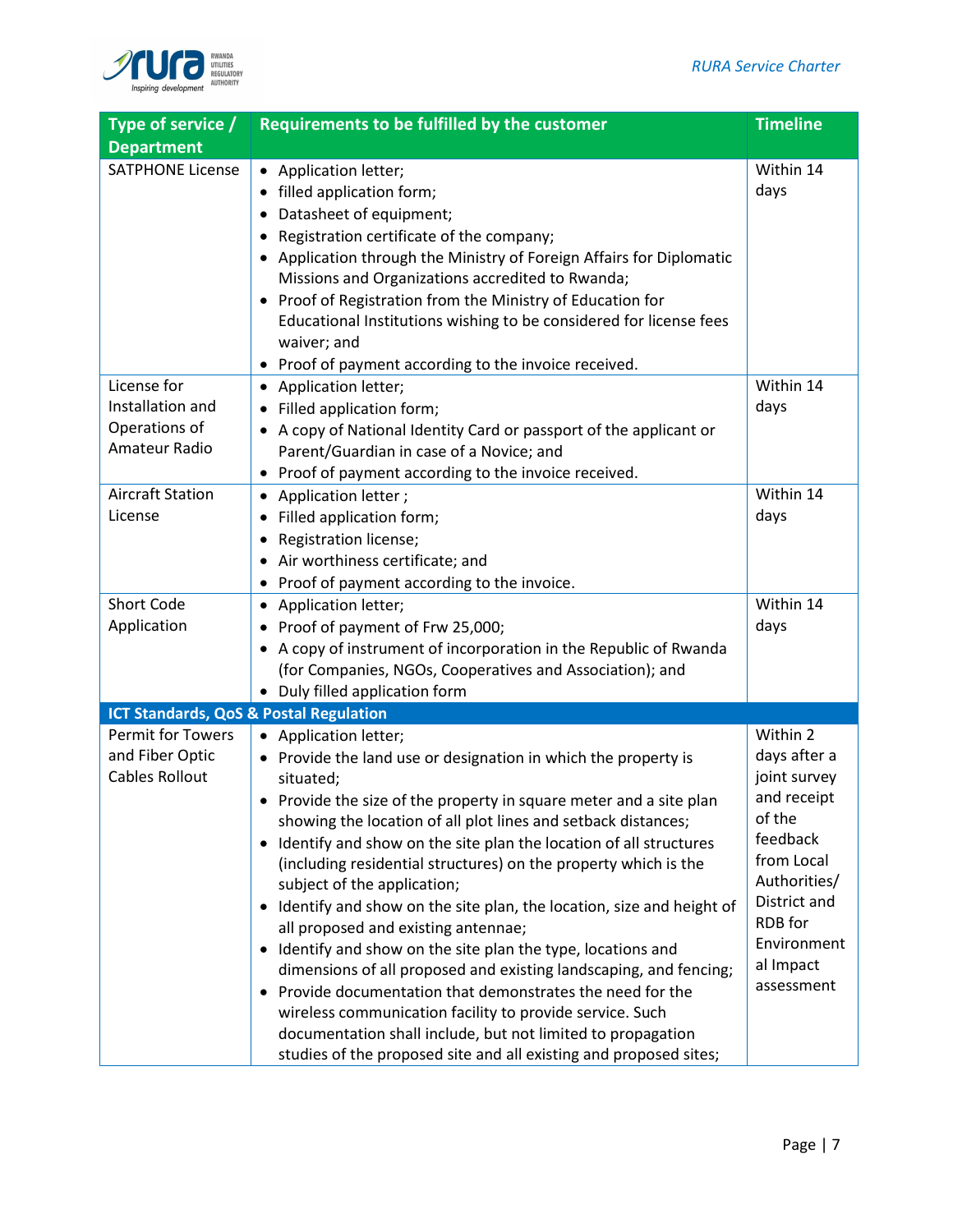

| Type of service /                 | Requirements to be fulfilled by the customer                                                                                                                                                                                                                                                                                                                                                                                                                                                                                                                                                                                                                                                                                                                      | <b>Timeline</b> |
|-----------------------------------|-------------------------------------------------------------------------------------------------------------------------------------------------------------------------------------------------------------------------------------------------------------------------------------------------------------------------------------------------------------------------------------------------------------------------------------------------------------------------------------------------------------------------------------------------------------------------------------------------------------------------------------------------------------------------------------------------------------------------------------------------------------------|-----------------|
| <b>Department</b>                 |                                                                                                                                                                                                                                                                                                                                                                                                                                                                                                                                                                                                                                                                                                                                                                   |                 |
|                                   | • Provide a description of the proposed antenna(s) and all related<br>fixtures, structures and apparatus, including height above pre-<br>existing grade, materials and color;<br>• Provide the frequency, modulation and class of service of each<br>radio and other transmitting equipment;<br>• Provide the actual intended transmission and the maximum<br>effective radiated power of the antenna(s);<br>• Provide direction of maximum lobes and associated radiation of<br>the antenna(s);<br>• Provide the applicant's proposed tower maintenance and<br>inspection procedures; and<br>• Provide documentation ensuring that the proposed antenna will<br>not cause interference with other communication devices within<br>the geographical service area. |                 |
| Terminal                          | • An application letter;                                                                                                                                                                                                                                                                                                                                                                                                                                                                                                                                                                                                                                                                                                                                          | Within 5        |
| <b>Equipment Type</b><br>Approval | • The application form duly signed by authorized signatory;<br>• Technical specifications;<br>• Test reports/ Declaration of conformity; and<br>• In case of mobile phones and tablets, the sample is mandatory.                                                                                                                                                                                                                                                                                                                                                                                                                                                                                                                                                  | days            |
| Authorization for                 | • Filled Application form;                                                                                                                                                                                                                                                                                                                                                                                                                                                                                                                                                                                                                                                                                                                                        | To be           |
| operations of                     | • Bank slip;                                                                                                                                                                                                                                                                                                                                                                                                                                                                                                                                                                                                                                                                                                                                                      | discussed       |
| internet cafes                    | • Trade registration license;                                                                                                                                                                                                                                                                                                                                                                                                                                                                                                                                                                                                                                                                                                                                     | about the       |
|                                   | • Statutes if it is an association;                                                                                                                                                                                                                                                                                                                                                                                                                                                                                                                                                                                                                                                                                                                               | relevance       |
|                                   | · Identification;                                                                                                                                                                                                                                                                                                                                                                                                                                                                                                                                                                                                                                                                                                                                                 |                 |
|                                   | Physical address; and<br>$\bullet$                                                                                                                                                                                                                                                                                                                                                                                                                                                                                                                                                                                                                                                                                                                                |                 |
|                                   | • Issuance of the authorization through DG's Office.                                                                                                                                                                                                                                                                                                                                                                                                                                                                                                                                                                                                                                                                                                              |                 |
| License for                       | • An application letter addressed to the Director General of RURA;                                                                                                                                                                                                                                                                                                                                                                                                                                                                                                                                                                                                                                                                                                | Within 30       |
| providing postal                  | • An application form well filled by the applicant;                                                                                                                                                                                                                                                                                                                                                                                                                                                                                                                                                                                                                                                                                                               | days            |
| and Courier                       | Domestic registration certificate issued by Rwanda Development                                                                                                                                                                                                                                                                                                                                                                                                                                                                                                                                                                                                                                                                                                    |                 |
| services                          | Board specifying that postal or courier services are among the<br>businesses to carry out;                                                                                                                                                                                                                                                                                                                                                                                                                                                                                                                                                                                                                                                                        |                 |
|                                   | • The legal status of the applicant;                                                                                                                                                                                                                                                                                                                                                                                                                                                                                                                                                                                                                                                                                                                              |                 |
|                                   | • The zone of operation for which the applicant requests for a<br>license;                                                                                                                                                                                                                                                                                                                                                                                                                                                                                                                                                                                                                                                                                        |                 |
|                                   | • Business plan for a period of five (5) years;                                                                                                                                                                                                                                                                                                                                                                                                                                                                                                                                                                                                                                                                                                                   |                 |
|                                   | • A copy of National Identity Cards (ID) or Passport for the<br>managing director;                                                                                                                                                                                                                                                                                                                                                                                                                                                                                                                                                                                                                                                                                |                 |
|                                   | • Proof of the payment of the prescribed non-refundable<br>application fee;                                                                                                                                                                                                                                                                                                                                                                                                                                                                                                                                                                                                                                                                                       |                 |
|                                   | • List or number of all other Rwanda or foreign licenses held by the<br>applicant pertaining to the Postal or courier services if any;                                                                                                                                                                                                                                                                                                                                                                                                                                                                                                                                                                                                                            |                 |
|                                   | • Justification of full ownership of the premises in the names of the<br>company or the rental agreement;                                                                                                                                                                                                                                                                                                                                                                                                                                                                                                                                                                                                                                                         |                 |
|                                   | • Insurance policy;                                                                                                                                                                                                                                                                                                                                                                                                                                                                                                                                                                                                                                                                                                                                               |                 |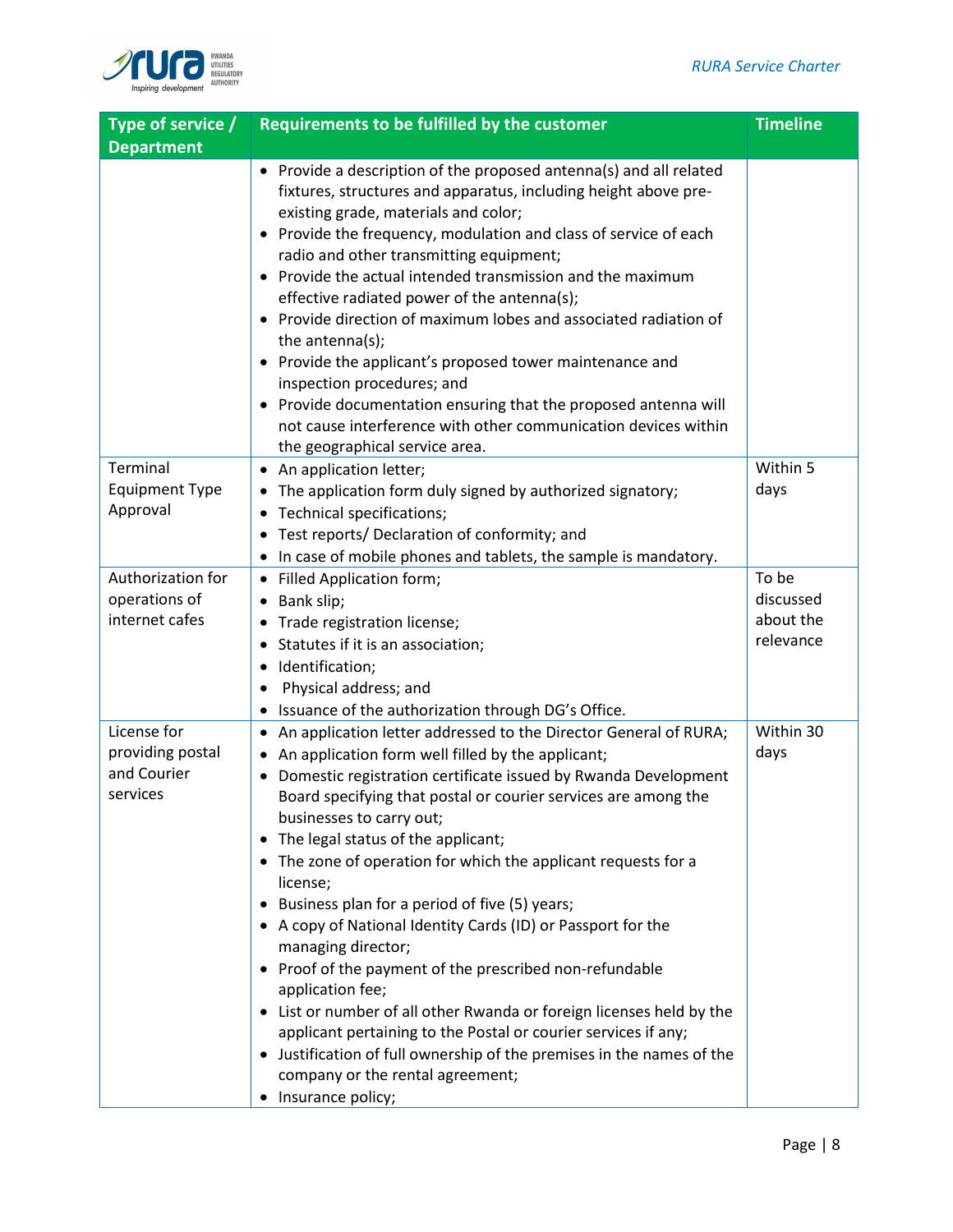

| Type of service /             | Requirements to be fulfilled by the customer                           | <b>Timeline</b> |
|-------------------------------|------------------------------------------------------------------------|-----------------|
| <b>Department</b>             |                                                                        |                 |
|                               | • Fire protection measures; and                                        |                 |
|                               | • Any other information deemed necessary by the Authority.             |                 |
| Authorization for             | • Mobile Money features;                                               | Within 21       |
| Technology                    | Mobile money architecture;                                             | days            |
| Certification for             | • Platform security;                                                   |                 |
| Mobile Money and              | • Back up, maintenance, site security and disaster recovery;           |                 |
| Mobile payment                | • Investments plan;                                                    |                 |
| operations                    | • Future investments plan in Mobile money and payments (if any);       |                 |
|                               | • Quality of network and application;                                  |                 |
|                               | Reporting format;                                                      |                 |
|                               | • Agreement between telecoms and ATM services providers (If            |                 |
|                               | any); and                                                              |                 |
|                               | • Presentation to the Regulator (RURA).                                |                 |
| <b>EWATSAN Regulations</b>    |                                                                        |                 |
| <b>Electricity Regulation</b> |                                                                        |                 |
| <b>Provisional License</b>    | • Application letter;                                                  | Within 10       |
| for Electricity               | • Filled application form;                                             | days            |
| Generation                    | • Company registration certificate/Legal personality for               |                 |
|                               | cooperatives;                                                          |                 |
|                               | • Business plan;                                                       |                 |
|                               | • A statement describing the progress on the project to date and a     |                 |
|                               | timeline for completing environmental impact studies, feasibility      |                 |
|                               | studies and negotiating necessary contracts; and                       |                 |
|                               | • Memorandum of understanding between the Republic of Rwanda           |                 |
| License for                   | and applicant pertaining to the activity to be licensed.               | Within 60       |
| Electricity                   | • Application letter;<br>• Filled application form;                    | days            |
| Production                    | Original receipt of the application fee payment (500 USD);             |                 |
| (Generation)                  | Company registration certificate/ Legal personality for                |                 |
|                               | cooperatives;                                                          |                 |
|                               | Business plan;<br>$\bullet$                                            |                 |
|                               | Environment Impact Assessment Certificate;                             |                 |
|                               | • Memorandum of understanding/concession agreement between             |                 |
|                               | the Republic of Rwanda and application pertaining to the activity      |                 |
|                               | to be licensed;                                                        |                 |
|                               | • Power purchase agreement (not applicable to provisional license);    |                 |
|                               | • District Authorization approving planned activities at the site; and |                 |
|                               | • Copies of applicant's financial statements audited by an             |                 |
|                               | independent auditor for the previous three years for the existing      |                 |
|                               | companies and the initial balance sheet for the newly formed           |                 |
|                               | companies.                                                             |                 |
|                               | • A filled and signed application form;                                | Within 5        |
|                               | • Copy of ID or Passport of contact person;                            | days            |
|                               | Original receipt of the application fee payment (Frw 25,000);          |                 |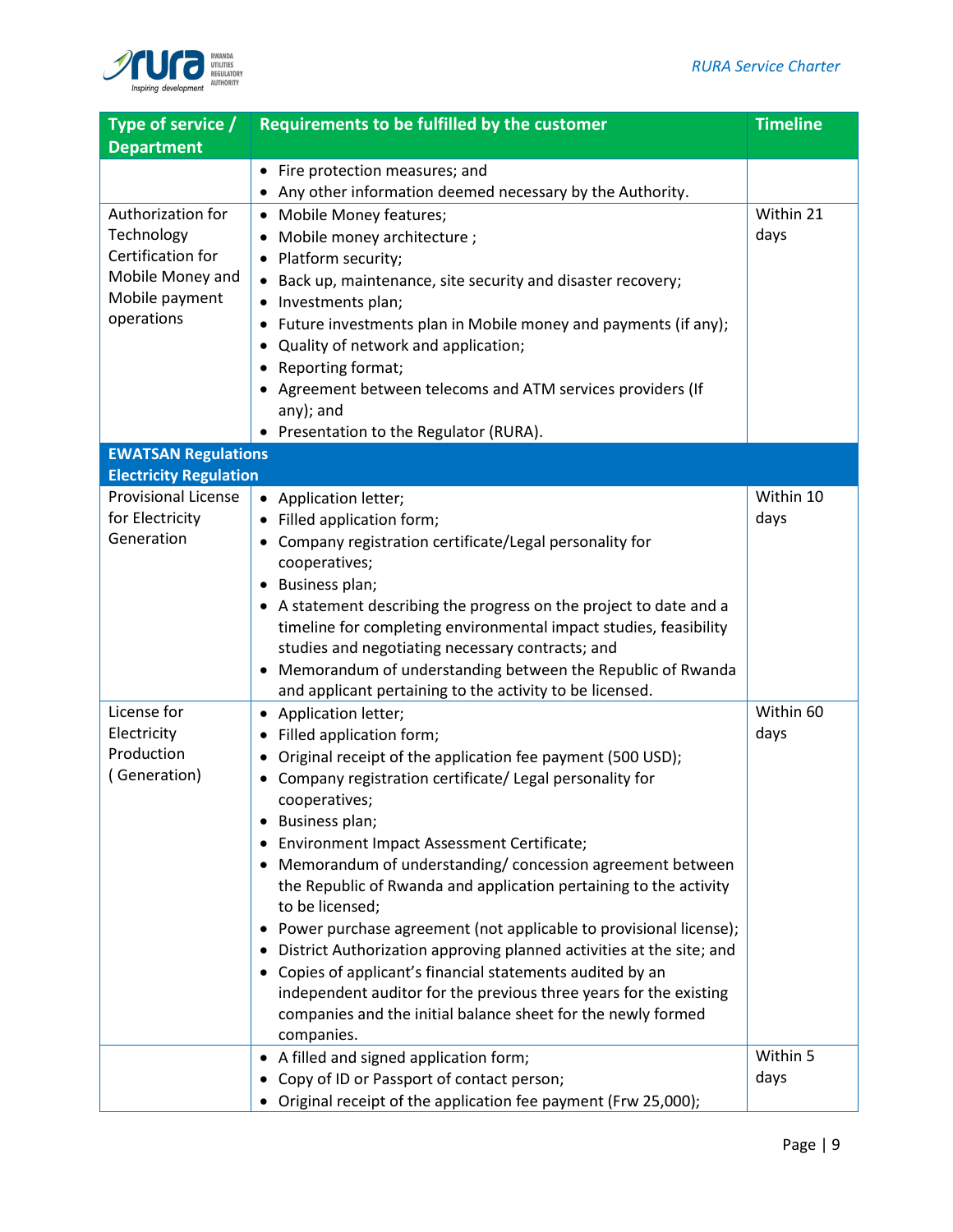

| Type of service /<br><b>Department</b>                                                           | Requirements to be fulfilled by the customer                                                                                                                                                                                                                                                                                                                                                                                                                                                                                                                                                                                                                                               | <b>Timeline</b>                                                                                   |
|--------------------------------------------------------------------------------------------------|--------------------------------------------------------------------------------------------------------------------------------------------------------------------------------------------------------------------------------------------------------------------------------------------------------------------------------------------------------------------------------------------------------------------------------------------------------------------------------------------------------------------------------------------------------------------------------------------------------------------------------------------------------------------------------------------|---------------------------------------------------------------------------------------------------|
| Permit for<br>Electrical<br>Installations                                                        | • Company registration certificate (for companies);<br>• Notarized copies of all academic qualifications and certificates;<br>• A detailed and updated CV; and<br>• Evidence or particulars relating to the applicant's previous<br>experience of electrical installation works.<br>N.B<br>• An employee of a company may apply for a permit on his or her<br>own or on behalf of the company if such company authorizes him<br>or her in writing.<br>• Where an employee of a company applies for an individual permit<br>and another for his or her company or organization, each permit<br>shall be paid for separately in accordance with the fees<br>prescribed in these Regulations. | (after<br>publication<br>of the<br>examination<br>results and<br>payment of<br>the permit<br>fee) |
| <b>Small Isolated Grid</b><br>License for rural<br>electrification (50-<br>100kW)                | • Application letter;<br>• Filled application form;<br>• Original receipt of the application fee payment (500 USD);<br>• Company registration certificate/ Legal personality for<br>cooperatives;<br>• Business plan;<br>• Environment Impact Assessment Certificate (where applicable);<br>• District Authorization approving planned activities at the site; and<br>• Memorandum of understanding/concession agreement between<br>the Republic of Rwanda and application pertaining to the activity<br>to be licensed (if any).                                                                                                                                                          | Within 30<br>days                                                                                 |
| <b>Medium Size</b><br><b>Isolated Grid</b><br>License for rural<br>electrification (<br>100-1MW) | • Application letter;<br>• Filled application form;<br>• Original receipt of the application fee payment (500 USD);<br>• Company registration certificate/ Legal personality for<br>cooperatives;<br>• Business plan;<br>Environment Impact Assessment Certificate (where applicable);<br>٠<br>District Authorization approving planned activities at the site; and<br>Memorandum of understanding/concession agreement between<br>$\bullet$<br>the Republic of Rwanda and application pertaining to the activity<br>to be licensed (if any).                                                                                                                                              | Within 60<br>days                                                                                 |
| <b>Small Power</b><br>Distribution<br>License for rural<br>electrification                       | Filled application form;<br>Application letter;<br>Original receipt of the application fee payment P (500 USD);<br>Company registration certificate/ Legal personality for<br>cooperatives;<br>Business plan;<br>$\bullet$<br>Environment Impact Assessment Certificate (where applicable);<br>٠<br>District Authorization approving planned activities at the site; and                                                                                                                                                                                                                                                                                                                   | Within 60<br>days                                                                                 |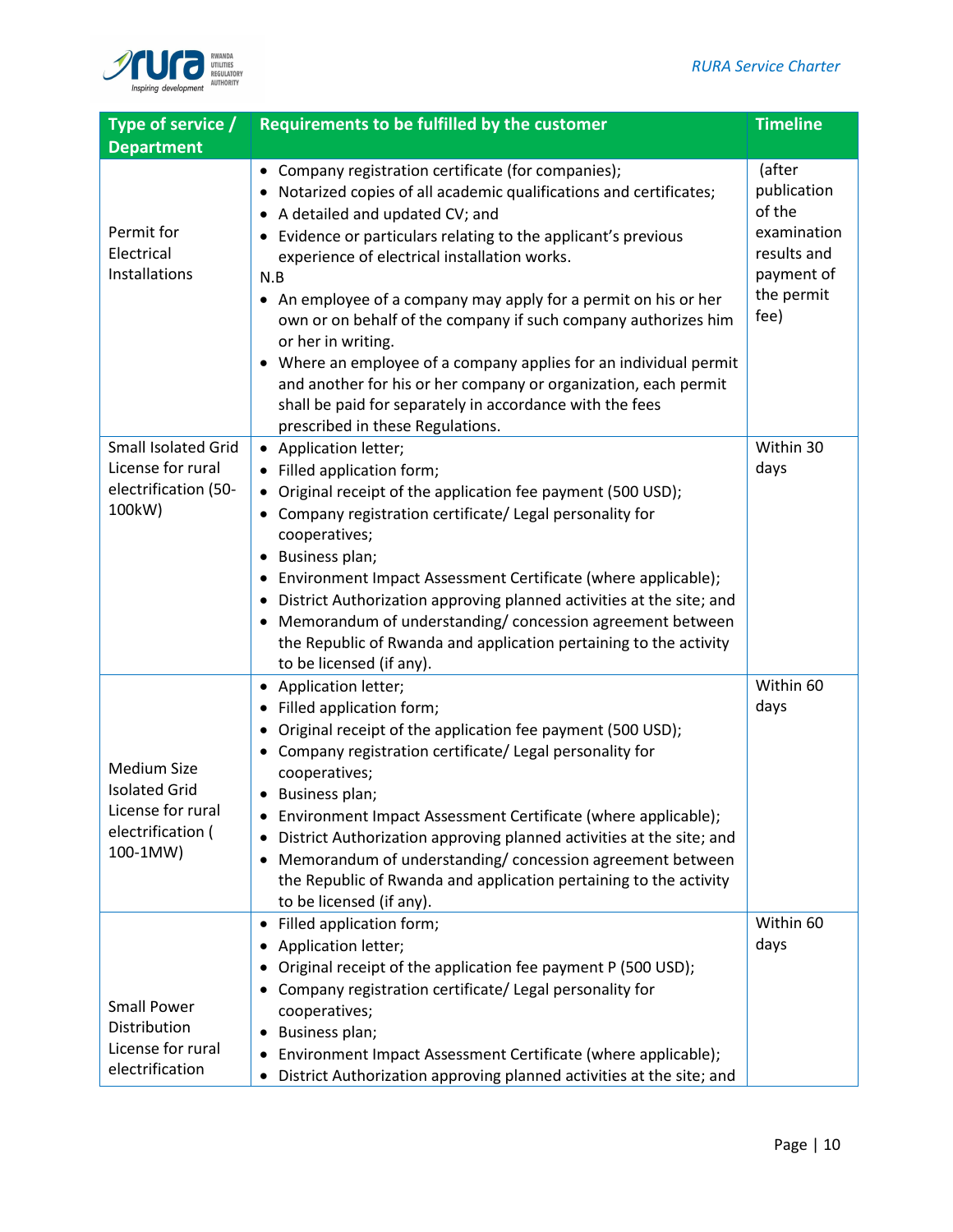

| Type of service /                                                 | Requirements to be fulfilled by the customer                                                                                                                                                                                                                                                                                                                                                                                                                                                        | <b>Timeline</b>   |
|-------------------------------------------------------------------|-----------------------------------------------------------------------------------------------------------------------------------------------------------------------------------------------------------------------------------------------------------------------------------------------------------------------------------------------------------------------------------------------------------------------------------------------------------------------------------------------------|-------------------|
| <b>Department</b>                                                 |                                                                                                                                                                                                                                                                                                                                                                                                                                                                                                     |                   |
|                                                                   | Memorandum of understanding/ concession agreement between<br>the Republic of Rwanda and application pertaining to the activity<br>to be licensed (if any).                                                                                                                                                                                                                                                                                                                                          |                   |
| License for Solar<br><b>Water Heater</b><br>Contractor            | • Application letter;<br>• Filled application form;<br>Copy of ID or Passport of contact person;<br>Original receipt of the application fee payment (FRW 30,000);<br>Company registration certificate;<br>• Lease agreement or letter from landlord confirming tenancy; and<br>• Any other information deemed necessary by the Authority for<br>decision making.                                                                                                                                    | Within 30<br>days |
| Permit for Solar<br><b>Water Heater</b><br>Technician             | • Application letter;<br>Filled application form;<br>Copy of ID or Passport;<br>Original receipt of the application fee payment (FRW20,000);<br>Notarized copies of all academic qualifications and certificates;<br>• Any other information deemed necessary by the Authority for<br>decision making; and<br>payment of the application and permit fees.                                                                                                                                           | Within 30<br>days |
| <b>WATSAN Regulation</b>                                          |                                                                                                                                                                                                                                                                                                                                                                                                                                                                                                     |                   |
| License for<br>cleaning service<br>provision                      | • Application letter;<br>• Filled application form;<br>Applicant's business plan for five years;<br>• Applicant's Health and Safety Policy;<br>• Copy of the certificate of domestic company registration if the<br>applicant is a company of the cooperative certificate from RCA in<br>case the applicant is a cooperative;<br>• Clearance certificate from RSSB;<br>• Bank slip for application fee payment (5,000FRW);<br>• Copies of workers' medical insurance; and<br>License fee:100,000FRW | Within 10<br>days |
| License renewal in<br>cleaning services                           | Application letter;<br>• Copy of expiring license;<br>Health and safety policy;<br>• Copy of the certificate of domestic company registration if the<br>applicant is a company of the cooperative certificate from RCA in<br>case the applicant is a cooperative;<br>• Clearance certificate from RSSB; and<br>• Proof of payment of Regulatory fees for the previous license<br>term.                                                                                                              | Within 10<br>days |
| License for<br>Installation of<br>wastewater<br>treatment systems | Application letter;<br>$\bullet$<br>Filled application form;<br>Business plan for least 5 years;                                                                                                                                                                                                                                                                                                                                                                                                    | Within 10<br>days |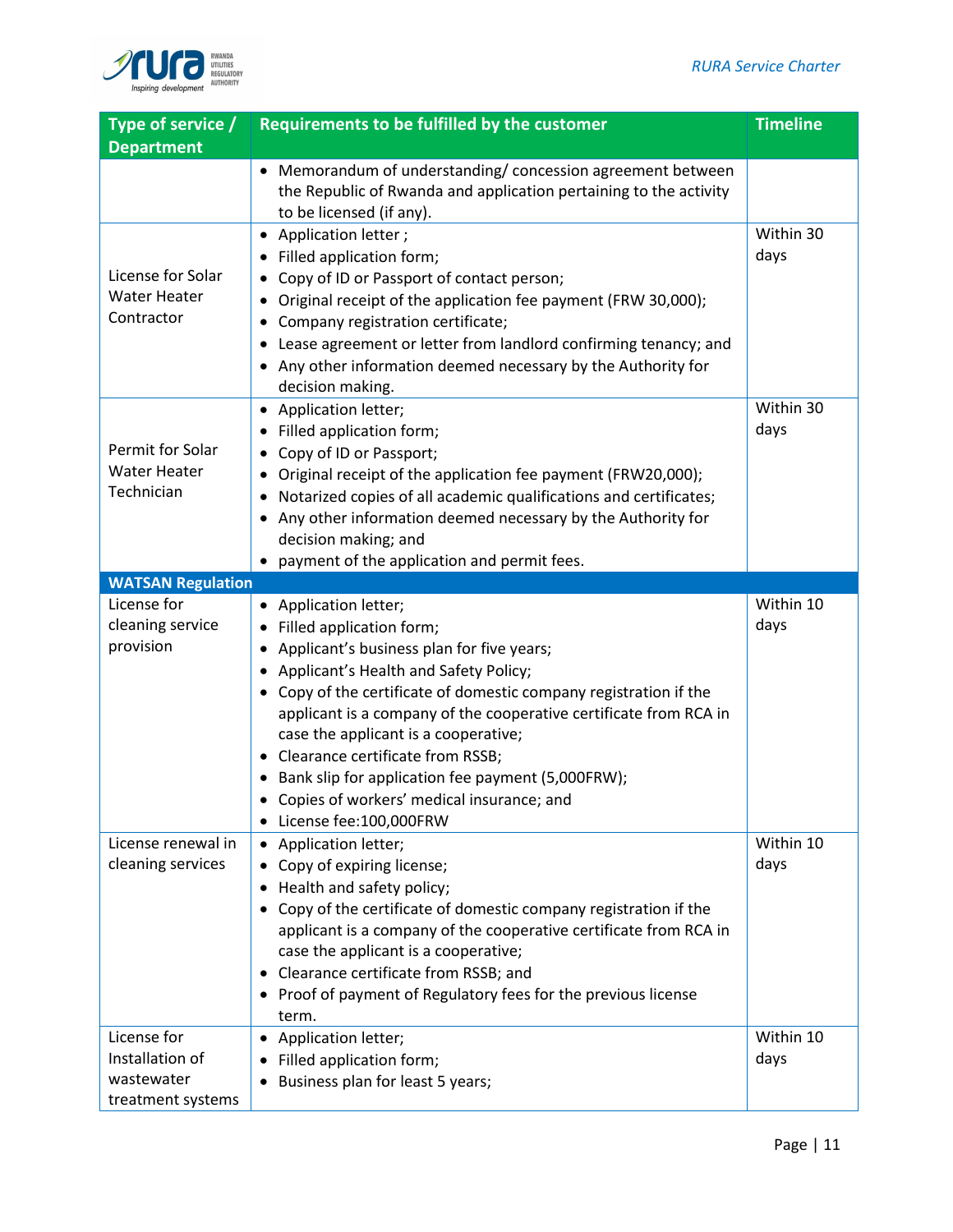

| Type of service $/$             | Requirements to be fulfilled by the customer                                                                                                                                                                                                                                                                                                                                                                                                                                                                                                                                                                                                                                                                                                                       | <b>Timeline</b> |
|---------------------------------|--------------------------------------------------------------------------------------------------------------------------------------------------------------------------------------------------------------------------------------------------------------------------------------------------------------------------------------------------------------------------------------------------------------------------------------------------------------------------------------------------------------------------------------------------------------------------------------------------------------------------------------------------------------------------------------------------------------------------------------------------------------------|-----------------|
| <b>Department</b>               |                                                                                                                                                                                                                                                                                                                                                                                                                                                                                                                                                                                                                                                                                                                                                                    |                 |
|                                 | • Copy of the certificate of domestic company registration if the<br>applicant is a company of the cooperative certificate from RCA in<br>case the applicant is a cooperative;<br>• Clearance certificate from RSSB;<br>• Bank slip for application fee payment (5,000FRW);<br>• Copies of health insurances for employees; and<br>• License fee: 250,000 FRW.                                                                                                                                                                                                                                                                                                                                                                                                     |                 |
| Registration of                 | • Application letter;                                                                                                                                                                                                                                                                                                                                                                                                                                                                                                                                                                                                                                                                                                                                              | Within 10       |
| wastewater<br>treatment systems | • Copies of medical insurances for employees working at the<br>wastewater treatment system;<br>• Certificate of registration to Rwanda Social Security Board;<br>• Bank slip for payment of registration fee (50,000FRW); and<br>• Copy of wastewater treatment flow chart.                                                                                                                                                                                                                                                                                                                                                                                                                                                                                        | days            |
| License for solid               | • Application letter;                                                                                                                                                                                                                                                                                                                                                                                                                                                                                                                                                                                                                                                                                                                                              | Within 10       |
| waste collection                | • Filled application form;                                                                                                                                                                                                                                                                                                                                                                                                                                                                                                                                                                                                                                                                                                                                         | days            |
| and transportation              | • Business plan for five years;                                                                                                                                                                                                                                                                                                                                                                                                                                                                                                                                                                                                                                                                                                                                    |                 |
| services                        | • Certificate of Domestic Company Registration (RDB certificate),<br>RCA certificate and statutes for cooperative;<br>• Proof (cartes jaunes) of three own trucks for first category of<br>license one own truck for 2nd second category of license and<br>trucks rent agreement for the third category of license;<br>• Copies of workers' health insurances;<br>• Clearance certificate from RSSB;<br>• Tax clearance certificate issued by RRA;<br>Bank slip for application fee payment of 100,000 FRW for<br>$\bullet$<br>operator in the first category and 25,000 FRW for operator in the<br>second and third categories; and<br>• License fee:<br>O First category: 2,500,000 FRW<br>○ Second category: 500,000 FRW<br>$\circ$ Third category: 200,000 FRW |                 |
| License renewal in              | • Application letter;                                                                                                                                                                                                                                                                                                                                                                                                                                                                                                                                                                                                                                                                                                                                              | Within 10       |
| solid waste                     | Report of activities for the previous year;                                                                                                                                                                                                                                                                                                                                                                                                                                                                                                                                                                                                                                                                                                                        | days            |
| collection and                  | Trucks documents according to the category of the applicant; and                                                                                                                                                                                                                                                                                                                                                                                                                                                                                                                                                                                                                                                                                                   |                 |
| transportation                  | Business plan for 5 years for the first category and 3 years for the<br>$\bullet$                                                                                                                                                                                                                                                                                                                                                                                                                                                                                                                                                                                                                                                                                  |                 |
| services                        | second and third category.                                                                                                                                                                                                                                                                                                                                                                                                                                                                                                                                                                                                                                                                                                                                         |                 |
| Operation and                   | Application letter;                                                                                                                                                                                                                                                                                                                                                                                                                                                                                                                                                                                                                                                                                                                                                | Within 10       |
| management of                   | • Filled application form;                                                                                                                                                                                                                                                                                                                                                                                                                                                                                                                                                                                                                                                                                                                                         | days            |
| waste recycling<br>plant        | • A copy of a management contract or an agreement with the                                                                                                                                                                                                                                                                                                                                                                                                                                                                                                                                                                                                                                                                                                         |                 |
|                                 | owner of the recycling facility if not the owner;                                                                                                                                                                                                                                                                                                                                                                                                                                                                                                                                                                                                                                                                                                                  |                 |
|                                 | • A business registration certificate;<br>• Business Plan for five years;                                                                                                                                                                                                                                                                                                                                                                                                                                                                                                                                                                                                                                                                                          |                 |
|                                 | • Bank slip for application fee bank slip (50,000FRW);                                                                                                                                                                                                                                                                                                                                                                                                                                                                                                                                                                                                                                                                                                             |                 |
|                                 | • Health and safety policy;                                                                                                                                                                                                                                                                                                                                                                                                                                                                                                                                                                                                                                                                                                                                        |                 |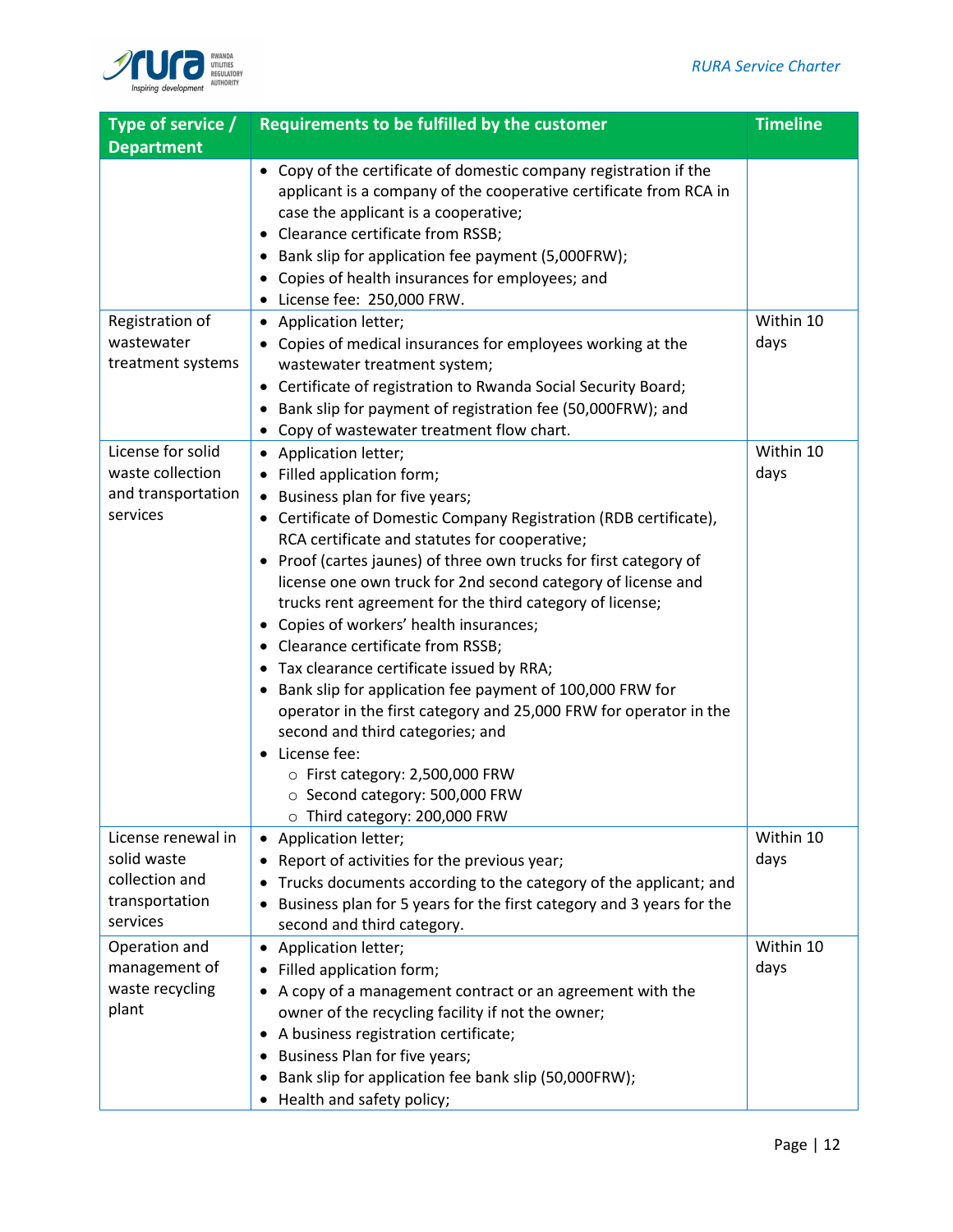

| Type of service /  | Requirements to be fulfilled by the customer                                              | <b>Timeline</b> |
|--------------------|-------------------------------------------------------------------------------------------|-----------------|
| <b>Department</b>  |                                                                                           |                 |
|                    | • Health insurance for workers;                                                           |                 |
|                    | • Clearance certificate from RSSB and RRA; and                                            |                 |
|                    | • License fee of 500,000 FRW.                                                             |                 |
| Construction of    | • Application letter;                                                                     | Within 10       |
| waste recycling    | • Filled application form;                                                                | days            |
| plant              | • Company registration Certificate from RDB;                                              |                 |
|                    | • Environmental Impact Assessment (EIA) certificate if applicable;                        |                 |
|                    | • Land ownership permit if he is the owner;                                               |                 |
|                    | • A description of the technology to be used or used for existing                         |                 |
|                    | facilities including a process flow chart, the size and type of all                       |                 |
|                    | equipment, type, quantity and quality of materials to be recycled                         |                 |
|                    | and products or residuals to be produced;                                                 |                 |
|                    | • Bank slip for application fee payment (50,000FRW); and                                  |                 |
|                    | • Permit fee of 200,000 FRW.                                                              |                 |
| Licenses for water | • An Application letter;                                                                  | Within 20       |
| services provision | Certificate of Company Registration;                                                      | days            |
|                    | Payment of license fee;                                                                   |                 |
|                    | O Water utility License: 10,000,000 FRW                                                   |                 |
|                    | O Water Supply infrastructure management License<br>Simple water system: 100,000 FRW/year |                 |
|                    | Complex water system: 150,000 FRW/year                                                    |                 |
|                    | ○ Bulk water supply License: 7,500,000 FRW                                                |                 |
|                    | • A receipt of the application fees;                                                      |                 |
|                    | O Water utility License: 500,000 FRW                                                      |                 |
|                    | Water Supply infrastructure management License: 50,000<br>$\circ$                         |                 |
|                    | <b>FRW</b>                                                                                |                 |
|                    | ○ Bulk water supply License: 200,000 FRW                                                  |                 |
|                    | • Copy of certified Statute in case of a cooperative issued RCA;                          |                 |
|                    | • A Five (5) years Business Plan;                                                         |                 |
|                    | • Environmental Impact Assessment Certificate (if applicable);                            |                 |
|                    | Health and Safety Policy;                                                                 |                 |
|                    | Customer/Client Service Charter;                                                          |                 |
|                    | Technical information as required in the application;                                     |                 |
|                    | • Copies of all relevant contracts, agreements, permits or                                |                 |
|                    | Memorandum of understanding (if any) with stakeholders you                                |                 |
|                    | work or intend to work with;                                                              |                 |
|                    | • Annual Report (if applicable);                                                          |                 |
|                    | • Certified Audited Accounts (if applicable);                                             |                 |
|                    | • Service Level Agreement (if applicable);                                                |                 |
|                    | • Water permit for ground water or surface water abstraction                              |                 |
|                    | issued by RNRA (if applicable);                                                           |                 |
|                    | • Tax clearance Certificate issued by the RRA; and                                        |                 |
|                    | • Clearance Certificate issued by the RSSB.                                               |                 |
|                    | <b>Gas &amp; Downstream Petroleum Regulation</b>                                          |                 |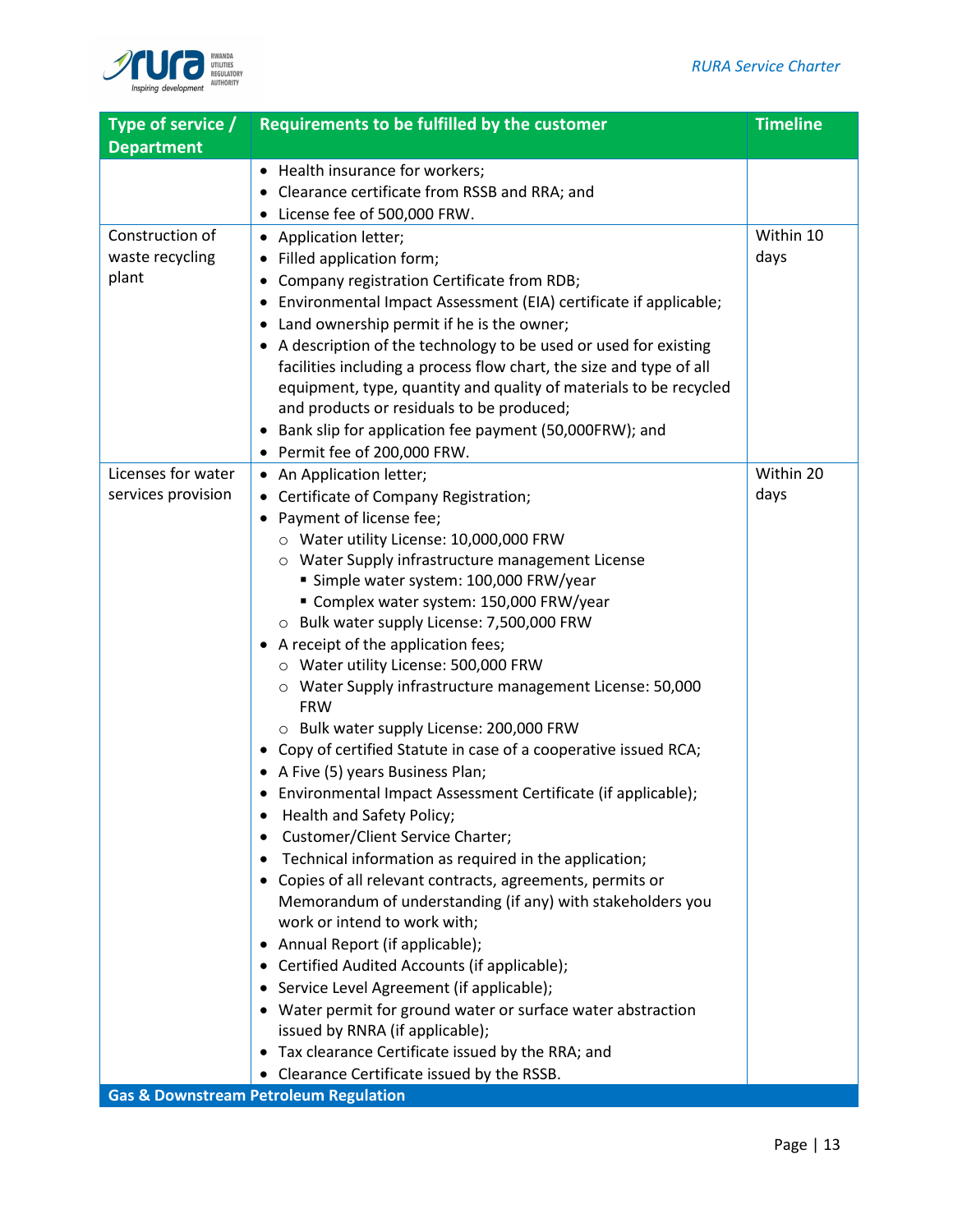

| Type of service /                                                                                                                                              | Requirements to be fulfilled by the customer                                                                                                                                                                                                                                                                                                                                                                                                                                                                                                                                                                                                                                               | <b>Timeline</b>                         |
|----------------------------------------------------------------------------------------------------------------------------------------------------------------|--------------------------------------------------------------------------------------------------------------------------------------------------------------------------------------------------------------------------------------------------------------------------------------------------------------------------------------------------------------------------------------------------------------------------------------------------------------------------------------------------------------------------------------------------------------------------------------------------------------------------------------------------------------------------------------------|-----------------------------------------|
| <b>Department</b>                                                                                                                                              |                                                                                                                                                                                                                                                                                                                                                                                                                                                                                                                                                                                                                                                                                            |                                         |
| <b>LPG Business</b><br>License for<br>importation, bulk<br>storage,<br>transportation,<br>distribution,<br>wholesale & retail<br>of Liquefied<br>Petroleum Gas | • Application letter;<br>• Copy of Certificate of business registration / company<br>incorporation issued by RDB;<br>Bank proof of the Application and license fee (Application fee<br>35,000 and license fee 1,000,000);<br>Technical specifications of LPG Cylinders to be used; and<br>Business Plan of five (5) years.                                                                                                                                                                                                                                                                                                                                                                 | Within 30<br>days                       |
| <b>LPG Plant</b><br><b>Installation License</b><br>for construction<br>and installation of<br>a storage and<br>filling plant of<br>Liquefied<br>Petroleum Gas  | • Application letter;<br>Certified copy of the land title / land lease agreement;<br>Copy of Certificate of business registration / company<br>incorporation issued by RDB;<br>• Copy of the Environmental Impact Assessment (EIA) from the<br>issuing Authority;<br>Detailed design indicating the exact location of LPG facilities with<br>$\bullet$<br>relation to the neighborhood environment and the plant<br>machinery specifications;<br>Business plan for the project of construction of a LPG Plant;<br>• Copy of a LPG Business License (where applicable); and<br>• Bank proof of the Application and license fee Application fee<br>35,000 and license fee 1,000,000).        | Time being<br>decided by<br><b>RURA</b> |
| <b>Installation License</b><br>for construction<br>and installation of<br><b>Petrol Service</b><br>Station                                                     | • Application letter;<br>• A copy of the building permit issued by One Stop Center - Local<br>Authority;<br>• A copy of an Environmental Impact Assessment (EIA) Certificate<br>issued by Rwanda Development Board (RDB);<br>• A copy of the business registration / incorporation certificate<br>from RDB;<br>Land documents delivered by the local Competent Authority;<br>Detailed designs & Site layout indicating location of station<br>facilities and adjacent properties, including sensitive areas and<br>main roads; and<br>• Bank payment proof / slip of an Application fee of 100 USD and<br>license fee of 100USD deposited to RURA Account No:<br>1000006633 opened in BNR. | Within 30<br>days                       |
| <b>Installation License</b><br>for Construction of<br>Fuel storage<br>depots $/$<br>Aboveground<br>Petroleum Storage<br><b>Facilities</b><br>Petroleum         | • Application letter;<br>• An Environmental Impact Assessment Certificate issued by<br>Rwanda Development Board (RDB);<br>Construction permit issued by local competent Authority;<br>$\bullet$<br>Project feasibility Study including a business plan;<br>$\bullet$<br>A copy of approved drawings in accordance with the local<br>Building Codes of Rwanda, National or International Standards                                                                                                                                                                                                                                                                                          | Within 30<br>days                       |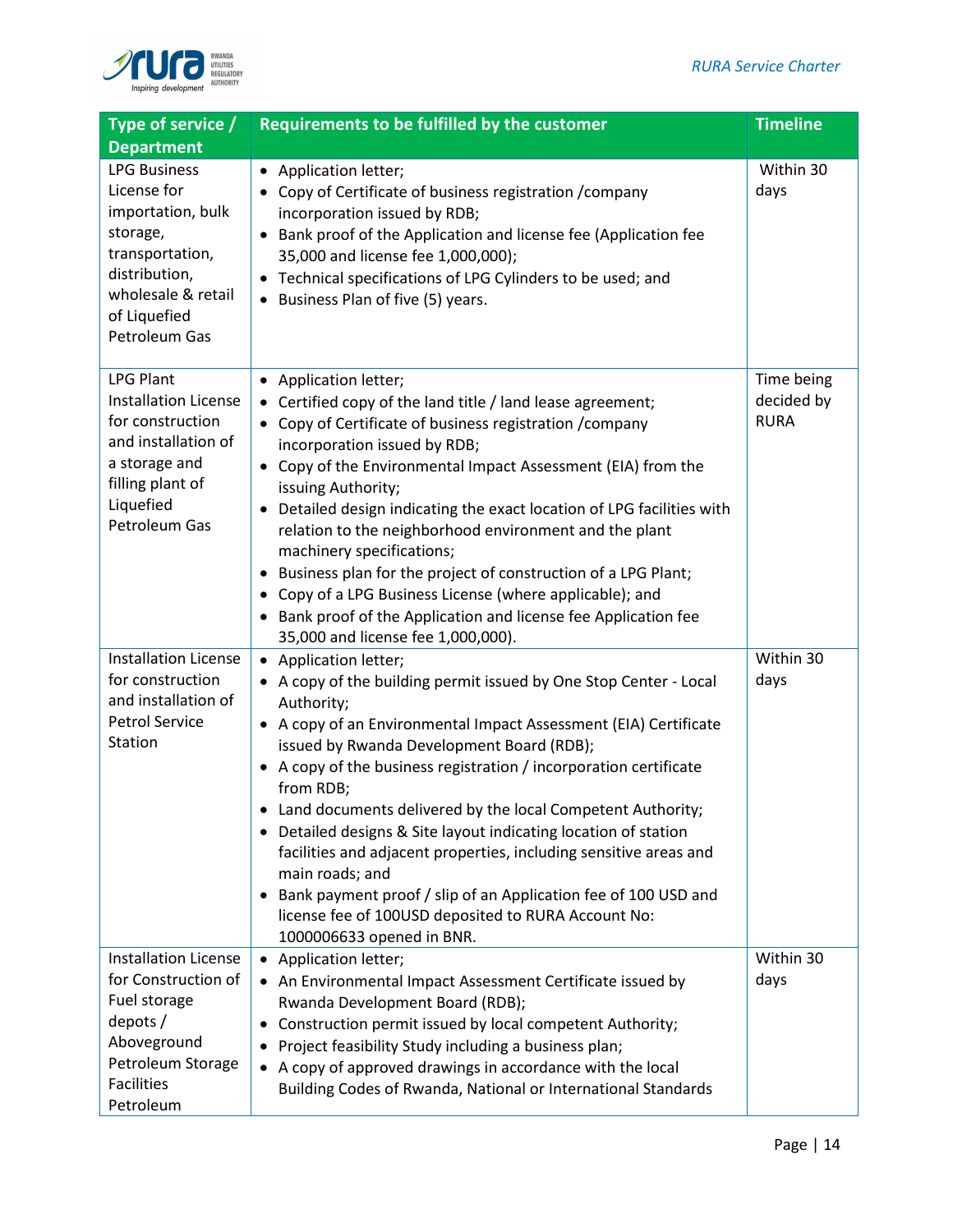

| Type of service /                                                                                                                                    | Requirements to be fulfilled by the customer                                                                                                                                                                                                                                                                                                                                                                                                                                                                                                                                                                                                                                                                                                                                                                                                                                                                                                                                                                                                                                                                                   | <b>Timeline</b>   |
|------------------------------------------------------------------------------------------------------------------------------------------------------|--------------------------------------------------------------------------------------------------------------------------------------------------------------------------------------------------------------------------------------------------------------------------------------------------------------------------------------------------------------------------------------------------------------------------------------------------------------------------------------------------------------------------------------------------------------------------------------------------------------------------------------------------------------------------------------------------------------------------------------------------------------------------------------------------------------------------------------------------------------------------------------------------------------------------------------------------------------------------------------------------------------------------------------------------------------------------------------------------------------------------------|-------------------|
| <b>Department</b>                                                                                                                                    |                                                                                                                                                                                                                                                                                                                                                                                                                                                                                                                                                                                                                                                                                                                                                                                                                                                                                                                                                                                                                                                                                                                                |                   |
|                                                                                                                                                      | on; Petroleum infrastructures with specifications and plans<br>indicating:<br>• The facility to be licensed, giving particulars of the equipment's'<br>specifications and construction materials;<br>• The location of the facility in relation to adjoining property<br>including distances from neighboring infrastructures and sensitive<br>areas;<br>$\circ$ The installation and capacity of all tanks, storage sheds, the<br>position of all buildings, and nearby structures, pipelines<br>network, parking yards, bund walls loading and off-loading<br>gantries, and any other works within the installation in which<br>petroleum products are to be passed through or stored;<br>o All lighting arrangements including the position of electric<br>cables, switches, and fuse boxes, draining system, water<br>connections, fire hydrants and firefighting appliances, and any<br>other precision that may be specified by the Regulatory<br>Authority;<br>○ Safety Control Systems including operations monitoring<br>systems (where applicable);<br>• Any other requirement as may be specified by the Regulatory |                   |
|                                                                                                                                                      | Authority.                                                                                                                                                                                                                                                                                                                                                                                                                                                                                                                                                                                                                                                                                                                                                                                                                                                                                                                                                                                                                                                                                                                     |                   |
| Provisional<br><b>Operation License</b><br>for fuel depots<br>License for LPG<br>business<br>(Importation, Bulk<br>Storage, Wholesale<br>and Retail) | • Application letter;<br>• A copy of certificate of approval of calibration issued by Rwanda<br>Standards Board (RSB) after;<br>• A copy of Installation License;<br>• The Operation License fee shall be determined by the Regulatory<br>Authority; and<br>• A license under these Regulations shall be valid for a period not<br>exceeding 15 years in the case of operating the APSF.<br>• Application letter;<br>• Business Plan (5 years); and<br>• Proof of payment of the application fee (1,000,000 FRW).                                                                                                                                                                                                                                                                                                                                                                                                                                                                                                                                                                                                              | Within 15<br>days |
| <b>Transport Regulation</b>                                                                                                                          |                                                                                                                                                                                                                                                                                                                                                                                                                                                                                                                                                                                                                                                                                                                                                                                                                                                                                                                                                                                                                                                                                                                                |                   |
| License for Driving<br>Schools                                                                                                                       | • Trade registration or cooperative registration;<br>A minimum of 4 vehicles in the City of Kigali or 2 in other towns;<br>• Vehicles registered in the names of cooperative/company or in<br>the names of cooperative members or company shareholders and<br>in good condition with dual control systems and driving school<br>identification labels;<br>Copies of driving licenses for driving school trainers;<br>Copies of high school certificates for driving school trainers;<br>Copies of vehicles logbooks (Cartes jaunes);<br>Copies of vehicle insurances;                                                                                                                                                                                                                                                                                                                                                                                                                                                                                                                                                          | Within 14<br>days |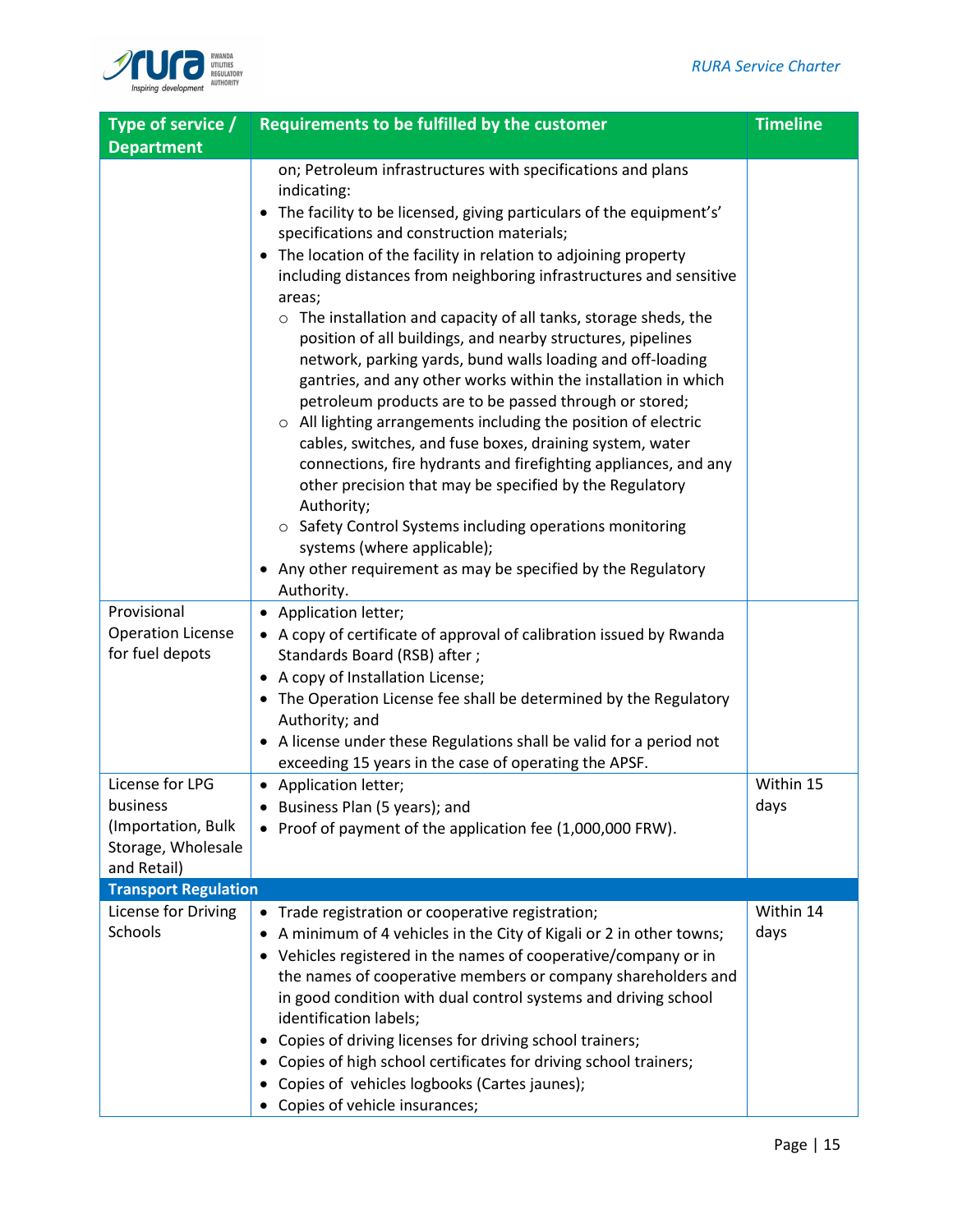

| Type of service /                                       | Requirements to be fulfilled by the customer                                                                                                                                                                                                                                                                                                                                                                                                                                                                                                                                                                                                                             | <b>Timeline</b> |
|---------------------------------------------------------|--------------------------------------------------------------------------------------------------------------------------------------------------------------------------------------------------------------------------------------------------------------------------------------------------------------------------------------------------------------------------------------------------------------------------------------------------------------------------------------------------------------------------------------------------------------------------------------------------------------------------------------------------------------------------|-----------------|
| <b>Department</b>                                       | • Five-year business plan (Not needed for License renew);<br>• Copies of vehicles inspection certificates;<br>• Training ground contract;<br>• Class rooms rent contract;<br>• Operational authorization issued by local authorities;<br>• Bank slip for Registration fee: 20,000 RwF (Not needed for License                                                                                                                                                                                                                                                                                                                                                            |                 |
|                                                         | renew) and License fee: 50,000 RwF; and<br>• Filled application form (Not needed for License renew).                                                                                                                                                                                                                                                                                                                                                                                                                                                                                                                                                                     |                 |
| License for<br>Motorcycle<br>cooperatives               | • Trade registration or cooperative registration;<br>Copies of motorcycle logbooks (Cartes jaunes);<br>• Copies of motorcycle insurances;<br>• Copies of vehicles inspection certificates;<br>• Five-year business plan (Not needed for License renew);<br>• A minimum of 100 motorcycles registered in the names of<br>cooperative members approved by the Rwanda Cooperative<br>Agency;<br>• Operational authorization issued by local authorities;<br>• Bank slips for registration fee: 200,000 RwF (Not needed for<br>License renew) and License fee: 600,000 RwF; and<br>• Filled application form (Not needed for License renew) and a<br>license request letter. | 14 days         |
| License for Taxicab<br>cooperatives/com<br>panies       | • Trade registration or cooperative registration;<br>• Copies of vehicle logbooks (Cartes jaunes);<br>• Copies of vehicle insurances;<br>• Five-year business plan (Not needed for License renew);<br>• A minimum of 15 vehicles registered in the names of cooperative<br>members or company shareholders;<br>• A certificate of parking space;<br>• Bank slips for registration fee: 150,000 RwF (Not needed for<br>License renew) and License fee: 400,000 RwF; and<br>• Filled application form (Not needed for License renew) and a<br>license request letter.                                                                                                      | 14 days         |
| License for Car<br>Rental<br>cooperatives/com<br>panies | • Trade registration or cooperative registration;<br>Copies of vehicle logbooks (Cartes jaunes);<br>Copies of vehicle insurances;<br>• Five-year business plan (Not needed for License renew);<br>• A minimum of 15 vehicles registered in the names of cooperative<br>members or company shareholders;<br>• A certificate of parking space;<br>• Bank slips for registration fee: 150,000 RwF (Not needed for<br>License renew) and License fee: 400,000 RwF; and<br>• Filled application form (Not needed for License renew) and a<br>license request letter.                                                                                                          | 14 days         |